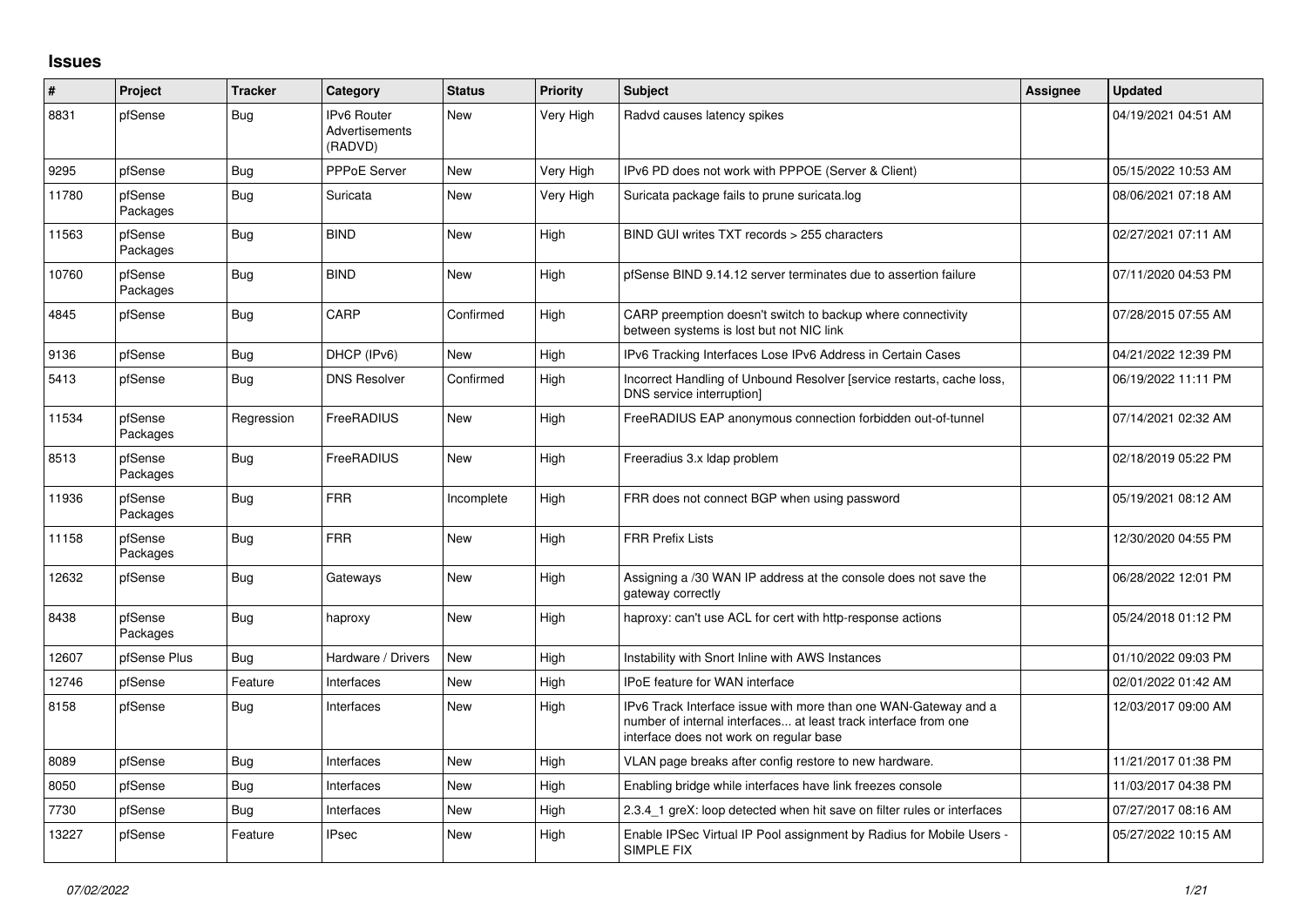| #     | Project             | <b>Tracker</b> | Category                | <b>Status</b> | <b>Priority</b> | Subject                                                                                         | Assignee | <b>Updated</b>      |
|-------|---------------------|----------------|-------------------------|---------------|-----------------|-------------------------------------------------------------------------------------------------|----------|---------------------|
| 5355  | pfSense             | <b>Bug</b>     | <b>IPsec</b>            | New           | High            | on Dynamic WAN IP (DHCP Client) it takes 10 minutes before Phase1<br>reconnects                 |          | 07/08/2016 10:29 PM |
| 12853 | pfSense             | Bug            | <b>NAT Reflection</b>   | Feedback      | High            | Network Address Translation - Pure NAT pfsense freeze after reboot                              |          | 02/22/2022 08:40 AM |
| 7521  | pfSense             | Feature        | Package System          | New           | High            | Package Updates via Mirror                                                                      |          | 05/04/2017 08:21 PM |
| 13180 | pfSense<br>Packages | <b>Bug</b>     | pfBlockerNG             | New           | High            | High CPU Utilization with pfb_filter <sup>[]</sup> since PfBlockerNG update to devel<br>3.1.04  |          | 06/14/2022 08:00 AM |
| 13179 | pfSense<br>Packages | Feature        | pfBlockerNG             | New           | High            | Search based on CIDR                                                                            |          | 05/17/2022 09:45 AM |
| 12932 | pfSense<br>Packages | Feature        | pfBlockerNG             | New           | High            | pfblockerng per user whitelist                                                                  |          | 03/11/2022 11:08 AM |
| 11572 | pfSense<br>Packages | Bug            | pfBlockerNG             | New           | High            | Auto created firewall rules have IPv4 as protocol only - even for IPv6<br>lists.                |          | 06/25/2022 10:59 AM |
| 10252 | pfSense<br>Packages | Bug            | pfBlockerNG             | New           | High            | pfblockerng-devel                                                                               |          | 02/11/2020 05:18 PM |
| 9724  | pfSense<br>Packages | <b>Bug</b>     | pfBlockerNG             | New           | High            | pfblockerng-firewall-filter-service-will-not-start                                              |          | 09/05/2019 06:32 AM |
| 13307 | pfSense             | <b>Bug</b>     | <b>PPP</b> Interfaces   | New           | High            | PPP interface custom reset date/time Hour and Minute fields do not<br>properly handle "0" value |          | 06/28/2022 12:01 PM |
| 6988  | pfSense<br>Packages | <b>Bug</b>     | Snort                   | <b>New</b>    | High            | SNORT Package PHP memory error                                                                  |          | 06/28/2018 10:00 PM |
| 12520 | pfSense<br>Packages | Feature        | Squid                   | New           | High            | [Squid] - Allow or Deny Mappings from IP/Host/GeoIP sources                                     |          | 11/12/2021 02:13 PM |
| 12732 | pfSense<br>Packages | <b>Bug</b>     | squidguard              | New           | High            | Squid https filtering squidguard acl target list - erratic behaviour                            |          | 01/26/2022 09:11 AM |
| 7388  | pfSense<br>Packages | Bug            | Suricata                | New           | High            | Suricata does not property recognize MTU for PPPOE interfaces                                   |          | 03/15/2017 05:17 AM |
| 9046  | pfSense<br>Packages | Feature        | Telegraf                | New           | High            | telegraf feature request                                                                        |          | 02/18/2019 03:38 PM |
| 13311 | pfSense Docs        | New Content    | Troubleshooting         | New           | High            | Add troubleshooting tips for ZFS boot issues                                                    |          | 06/28/2022 11:04 AM |
| 11992 | pfSense             | <b>Bug</b>     | Virtual IP<br>Addresses | Confirmed     | High            | GRE Tunnel - Does not work with a virtual IP as endpoint                                        |          | 06/04/2021 01:16 AM |
| 13292 | pfSense<br>Packages | Feature        | <b>ACME</b>             | New           | Normal          | Separator                                                                                       |          | 06/21/2022 12:06 PM |
| 13053 | pfSense<br>Packages | <b>Bug</b>     | ACME                    | New           | Normal          | LoopiaAPI error handling                                                                        |          | 05/05/2022 10:58 AM |
| 11931 | pfSense<br>Packages | Feature        | ACME                    | New           | Normal          | Add support for validating a domain's ownership via Google Cloud<br>Cloud DNS                   |          | 02/15/2022 03:18 AM |
| 11827 | pfSense<br>Packages | Feature        | ACME                    | New           | Normal          | Please include acme deploy folder/scripts                                                       |          | 03/06/2022 04:31 AM |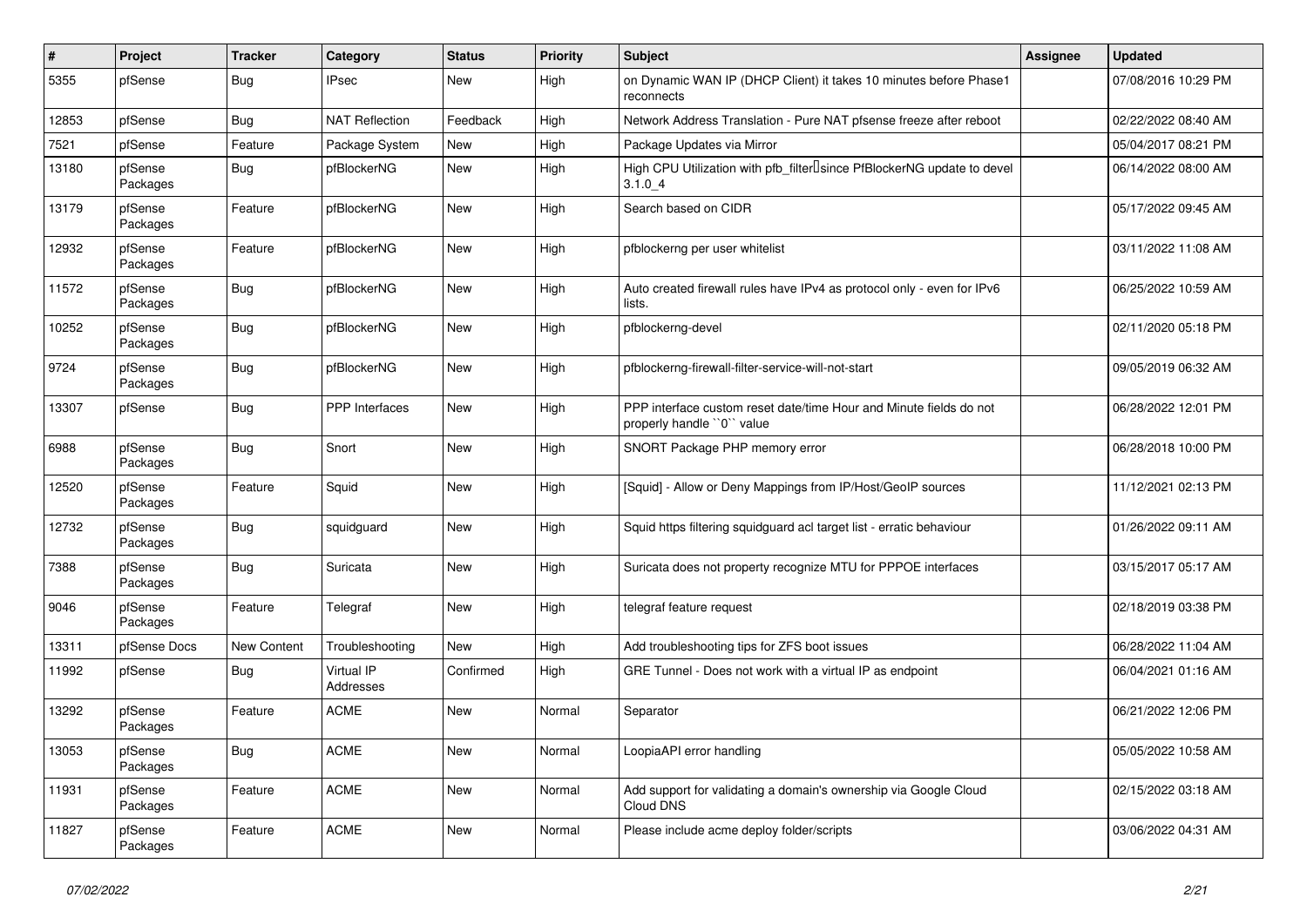| #     | Project             | <b>Tracker</b> | Category         | <b>Status</b>                 | <b>Priority</b> | Subject                                                                                                       | Assignee | <b>Updated</b>      |
|-------|---------------------|----------------|------------------|-------------------------------|-----------------|---------------------------------------------------------------------------------------------------------------|----------|---------------------|
| 11826 | pfSense<br>Packages | Feature        | <b>ACME</b>      | New                           | Normal          | Preserve acme SAN Method parameters for new cert creations                                                    |          | 04/20/2021 02:02 PM |
| 11163 | pfSense<br>Packages | Feature        | <b>ACME</b>      | <b>Pull Request</b><br>Review | Normal          | Preferred Chain option                                                                                        |          | 10/18/2021 09:10 AM |
| 9833  | pfSense<br>Packages | Feature        | <b>ACME</b>      | <b>New</b>                    | Normal          | ACME: add ability to use custom ACME server                                                                   |          | 04/07/2022 11:31 AM |
| 9348  | pfSense<br>Packages | Bug            | <b>ACME</b>      | <b>New</b>                    | Normal          | Results of Acme certificate issuance/renewal are not properly formatted                                       |          | 02/22/2019 12:08 PM |
| 9299  | pfSense<br>Packages | Feature        | <b>ACME</b>      | New                           | Normal          | ACME package: Automate add/remove firewall rule for port forwarding                                           |          | 01/30/2019 10:09 PM |
| 8560  | pfSense<br>Packages | Bug            | <b>ACME</b>      | New                           | Normal          | ACME: can't update DNS records in DNSMadeEasy registar for several<br>domains with different API keys/ids     |          | 06/08/2018 01:28 PM |
| 7453  | pfSense<br>Packages | <b>Bug</b>     | <b>ACME</b>      | New                           | Normal          | DNS-ovh need to save or display consumer key                                                                  |          | 04/06/2017 10:54 AM |
| 13068 | pfSense             | Bug            | Aliases / Tables | New                           | Normal          | Error loading rules when URL Table IPs content is empty                                                       |          | 04/17/2022 09:07 PM |
| 12708 | pfSense             | Bug            | Aliases / Tables | New                           | Normal          | alias with non resolving DNS entry breaks underlying pf table                                                 |          | 02/20/2022 06:13 PM |
| 12600 | pfSense             | Feature        | Aliases / Tables | New                           | Normal          | allow custom mask for a network alias created from a FQDN                                                     |          | 12/15/2021 10:50 AM |
| 7665  | pfSense             | Bug            | Aliases / Tables | <b>New</b>                    | Normal          | Host range validation for Aliases is not strict enough                                                        |          | 08/21/2019 11:01 AM |
| 3387  | pfSense             | Feature        | Aliases / Tables | New                           | Normal          | process alias urltable Frequency                                                                              |          | 08/21/2019 11:01 AM |
| 11898 | pfSense<br>Packages | <b>Bug</b>     | apcupsd          | New                           | Normal          | PHP error from apcupsd dashboard widget                                                                       |          | 05/07/2021 09:12 AM |
| 11375 | pfSense<br>Packages | <b>Bug</b>     | apcupsd          | New                           | Normal          | UPS Type <blank> for USB APC</blank>                                                                          |          | 02/26/2021 11:10 AM |
| 10845 | pfSense<br>Packages | <b>Bug</b>     | apcupsd          | <b>New</b>                    | Normal          | apcupsd doesn't stop when not enabled                                                                         |          | 08/24/2020 10:16 AM |
| 12812 | pfSense<br>Packages | Feature        | arpwatch         | New                           | Normal          | Would it be helpful if the FreeBSD net-mgmt/arpwatch port had an<br>option to use mail/dma for mail delivery? |          | 02/16/2022 06:09 PM |
| 13260 | pfSense             | Feature        | Authentication   | New                           | Normal          | Add support for OpenVPN static-challenge                                                                      |          | 06/09/2022 02:04 PM |
| 12726 | pfSense             | <b>Bug</b>     | Authentication   | <b>New</b>                    | Normal          | LDAP select container button auto populate                                                                    |          | 01/25/2022 01:48 PM |
| 12546 | pfSense Plus        | Feature        | Authentication   | New                           | Normal          | Add 2FA Support to pfSense Plus Local Database Authentication                                                 |          | 06/25/2022 05:30 PM |
| 12519 | pfSense             | <b>Bug</b>     | Authentication   | New                           | Normal          | Fail authentication using special character in password via the LDAP<br>connector                             |          | 11/12/2021 07:39 AM |
| 12458 | pfSense             | Feature        | Authentication   | New                           | Normal          | Use "unixHomeDirectory" instead of "homeDirectory" when LDAP<br>authentication server is Active Directory     |          | 10/15/2021 08:18 AM |
| 12283 | pfSense             | <b>Bug</b>     | Authentication   | New                           | Normal          | LDAP/RADIUS authentication servers configuration does not allow<br>source IP address to be specified          |          | 08/20/2021 01:15 AM |
| 12095 | pfSense             | Bug            | Authentication   | New                           | Normal          | Memory leak in pcscd                                                                                          |          | 06/01/2022 01:01 PM |
| 12091 | pfSense             | Feature        | Authentication   | New                           | Normal          | RFE: Add support for sssd authentication                                                                      |          | 12/10/2021 04:55 PM |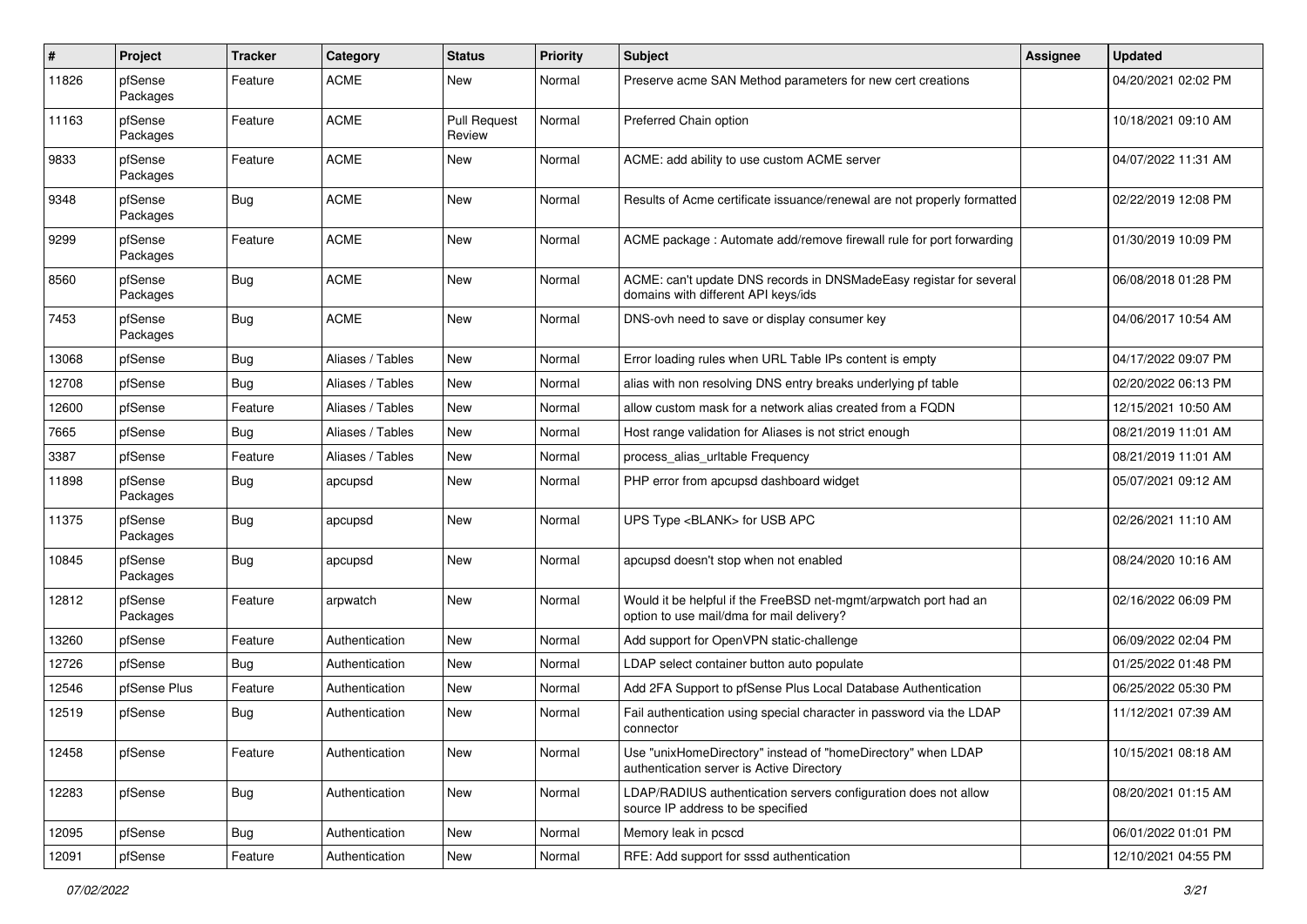| $\vert$ # | Project             | <b>Tracker</b> | Category         | <b>Status</b> | <b>Priority</b> | Subject                                                                                                                              | <b>Assignee</b> | <b>Updated</b>      |
|-----------|---------------------|----------------|------------------|---------------|-----------------|--------------------------------------------------------------------------------------------------------------------------------------|-----------------|---------------------|
| 11920     | pfSense Plus        | Feature        | Authentication   | New           | Normal          | SAML Authentication for pfSense (VPN and webConfigurator)                                                                            |                 | 05/14/2021 12:56 AM |
| 10843     | pfSense             | Feature        | Authentication   | <b>New</b>    | Normal          | Allow user manager settings to specify multiple authentication servers                                                               |                 | 01/13/2022 07:22 AM |
| 10765     | pfSense             | Bug            | Authentication   | New           | Normal          | Ampersands in Idap extended query are escaped twice                                                                                  |                 | 09/02/2020 07:55 AM |
| 9937      | pfSense             | Feature        | Authentication   | <b>New</b>    | Normal          | OpenVPN Login User Privilege                                                                                                         |                 | 11/29/2019 08:46 AM |
| 9288      | pfSense             | Feature        | Authentication   | New           | Normal          | SSHGuard add pfSense signature in standard                                                                                           |                 | 08/14/2019 01:19 PM |
| 9222      | pfSense             | Feature        | Authentication   | New           | Normal          | Add sshquard log when release an IP                                                                                                  |                 | 08/14/2019 01:00 PM |
| 9165      | pfSense             | Feature        | Authentication   | New           | Normal          | only IPs can be added to sshguard whitelist                                                                                          |                 | 04/21/2022 12:39 PM |
| 8087      | pfSense             | Bug            | Authentication   | New           | Normal          | Provide Calling-Station-ID to RADIUS backed VPN connections                                                                          |                 | 06/06/2020 05:36 AM |
| 5825      | pfSense             | Feature        | Authentication   | New           | Normal          | Allow EAP-RADIUS for authentication servers                                                                                          |                 | 08/21/2019 10:32 AM |
| 5652      | pfSense             | Bug            | Authentication   | New           | Normal          | Radius IETF Class Group Assignment - Incorrect Standard                                                                              |                 | 08/13/2019 01:39 PM |
| 4242      | pfSense             | Feature        | Authentication   | New           | Normal          | Two Factor or OTP Authentication for Admin Interface                                                                                 |                 | 01/04/2022 12:07 PM |
| 4098      | pfSense             | Feature        | Authentication   | New           | Normal          | Add option to force a password change on login                                                                                       |                 | 08/21/2019 10:31 AM |
| 12767     | pfSense<br>Packages | Bug            | Avahi            | <b>New</b>    | Normal          | `Package radavahi-daemon does does not exist in current pfSense<br>version and it has been removed``` message on pfSense 2.7 restore |                 | 02/07/2022 11:28 AM |
| 12329     | pfSense<br>Packages | Feature        | Avahi            | <b>New</b>    | Normal          | Add optional floating firewall rules for IPv4 and IPv6                                                                               |                 | 02/09/2022 04:43 PM |
| 13039     | pfSense<br>Packages | Feature        | AWS VPC          | New           | Normal          | Handle transit gateway VPNs in the AWS VPN wizard                                                                                    |                 | 04/11/2022 07:31 AM |
| 9497      | pfSense<br>Packages | Bug            | AWS VPC          | New           | Normal          | AWS VPN Wizard: WebGUI times out.                                                                                                    |                 | 11/13/2019 10:07 AM |
| 9495      | pfSense<br>Packages | <b>Bug</b>     | AWS VPC          | New           | Normal          | AWS VPC VPN wizard produces incorrect config (SHA256 should be<br>SHA <sub>1</sub> )                                                 |                 | 08/19/2019 02:45 PM |
| 10900     | pfSense<br>Packages | Bug            | Backup           | Feedback      | Normal          | /packages/backup/backup.php?a=download&t=backup HTTP 504, or<br>Sends PHP Error Message as ASCII/Text file Named pfsense.bak.tgz     |                 | 04/05/2022 01:51 AM |
| 12774     | pfSense             | Bug            | Backup / Restore | New           | Normal          | Picture widget image is not saved in backup                                                                                          |                 | 04/04/2022 04:48 AM |
| 12553     | pfSense             | Feature        | Backup / Restore | <b>New</b>    | Normal          | Auto Config Backup: Allow selecting multiple backups for deletion                                                                    |                 | 02/22/2022 04:27 AM |
| 12249     | pfSense             | Bug            | Backup / Restore | New           | Normal          | HAProxy causing failed ACB backups                                                                                                   |                 | 11/15/2021 11:58 PM |
| 11110     | pfSense             | Bug            | Backup / Restore | New           | Normal          | Backup file should be checked before restoring a specific area                                                                       |                 | 12/05/2020 02:50 PM |
| 9775      | pfSense             | Feature        | Backup / Restore | New           | Normal          | AutoConfigBackup - Rolling per day/hour cap on changes, retention<br>policy                                                          |                 | 09/20/2019 09:19 AM |
| 8076      | pfSense             | <b>Bug</b>     | Backup / Restore | New           | Normal          | User can easily apply an unusable interface configuration after restore                                                              |                 | 08/14/2019 10:52 AM |
| 7757      | pfSense             | <b>Bug</b>     | Backup / Restore | New           | Normal          | Auto Config Backup fails to upload unless Default Gateway is up                                                                      |                 | 08/16/2019 12:47 PM |
| 4681      | pfSense             | Feature        | Backup / Restore | New           | Normal          | AutoConfigBackup make a way to easily download a saved backup                                                                        |                 | 08/16/2019 12:46 PM |
| 3697      | pfSense             | Feature        | Backup / Restore | New           | Normal          | New backup/restore area: Certificates                                                                                                |                 | 03/11/2017 11:30 AM |
| 3696      | pfSense             | Feature        | Backup / Restore | New           | Normal          | Multiple items backup/restore                                                                                                        |                 | 06/06/2014 02:33 PM |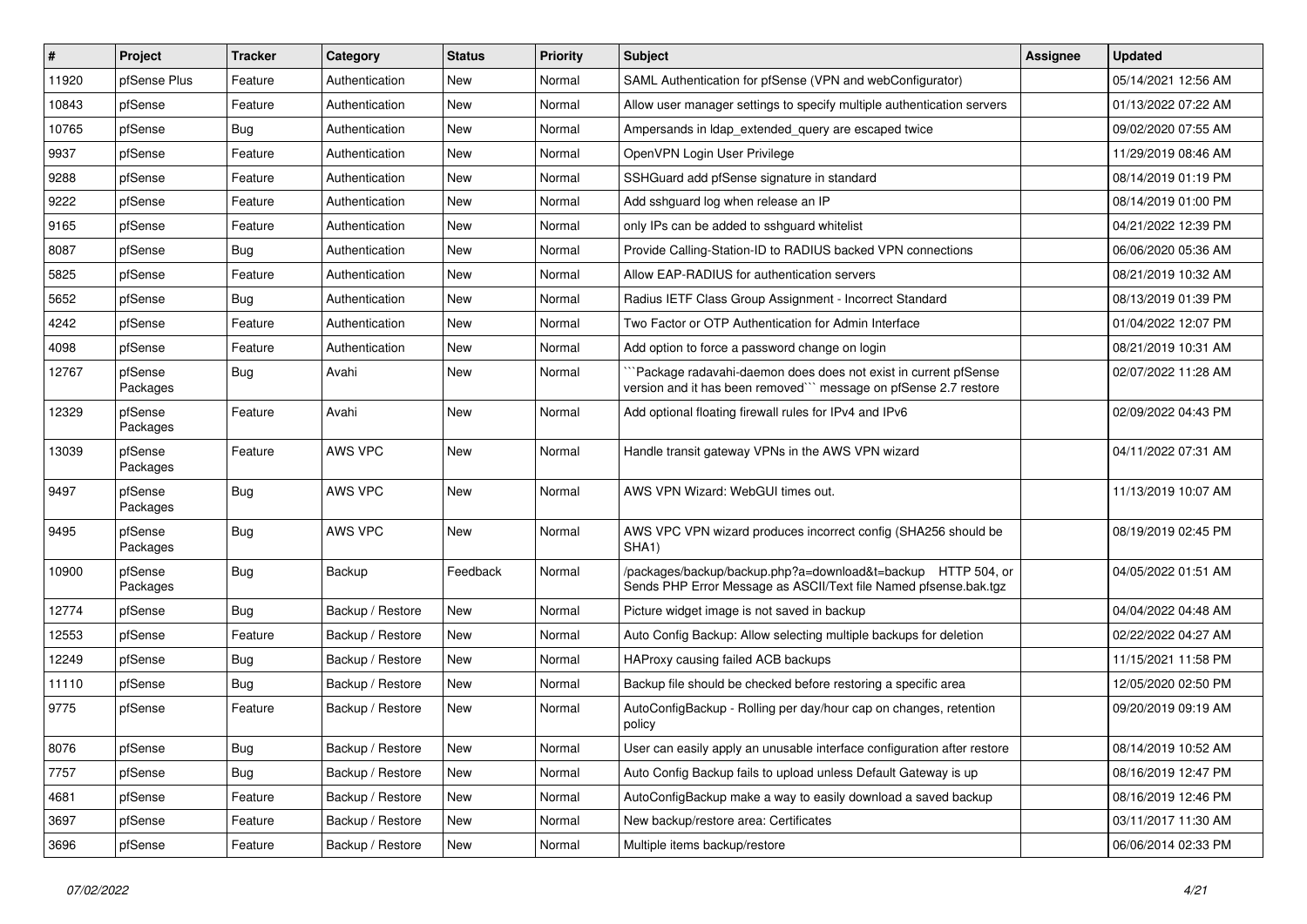| #     | Project             | Tracker    | Category              | <b>Status</b> | <b>Priority</b> | Subject                                                                                         | Assignee | <b>Updated</b>      |
|-------|---------------------|------------|-----------------------|---------------|-----------------|-------------------------------------------------------------------------------------------------|----------|---------------------|
| 1367  | pfSense             | Feature    | Backup / Restore      | New           | Normal          | Input validation on partial config restores                                                     |          | 03/21/2011 01:16 AM |
| 286   | pfSense             | Feature    | Backup / Restore      | New           | Normal          | Backup/restore users individually                                                               |          | 01/09/2021 03:48 PM |
| 11634 | pfSense<br>Packages | Regression | <b>BIND</b>           | <b>New</b>    | Normal          | bind hangs when pfsense is reconnecting as an openvpn client to a<br>TUN openvpn server         |          | 03/14/2021 07:23 AM |
| 10693 | pfSense<br>Packages | <b>Bug</b> | <b>BIND</b>           | New           | Normal          | pfSense Bind Zone Editor UI does not update zone serial number when<br>a change is made         |          | 09/01/2021 12:51 AM |
| 10445 | pfSense<br>Packages | Bug        | <b>BIND</b>           | Feedback      | Normal          | BIND crashed when added RPZ. rpz is not a master or slave zone.                                 |          | 04/21/2022 12:40 PM |
| 10330 | pfSense<br>Packages | Bug        | <b>BIND</b>           | Feedback      | Normal          | BIND zone configuration displays wrong DS resource record with inline<br>DNSSEC signing enabled |          | 04/21/2022 12:40 PM |
| 9916  | pfSense<br>Packages | Feature    | <b>BIND</b>           | Feedback      | Normal          | Check allow-transfer in custom option when the zone is slave                                    |          | 04/21/2022 12:40 PM |
| 8199  | pfSense<br>Packages | Feature    | <b>BIND</b>           | New           | Normal          | Support reordering and/or sort alphabetically across BIND package                               |          | 12/12/2017 02:05 AM |
| 8197  | pfSense<br>Packages | Bug        | <b>BIND</b>           | New           | Normal          | BIND UI fails to properly update zone with inline DNSSEC signing<br>enabled                     |          | 02/18/2019 05:23 PM |
| 8146  | pfSense<br>Packages | Feature    | <b>BIND</b>           | New           | Normal          | Zone Domain Records more powerfull for BIND Zones                                               |          | 08/13/2019 09:39 AM |
| 4472  | pfSense             | Feature    | Build / Release       | <b>New</b>    | Normal          | Cryptographically sign every (sub-)release                                                      |          | 08/13/2019 12:53 PM |
| 13290 | pfSense             | Regression | <b>Captive Portal</b> | Feedback      | Normal          | Error "dummynet: bad switch 21!" with Captive Portals and Limiters<br>active                    |          | 07/01/2022 04:53 AM |
| 12730 | pfSense             | Bug        | <b>Captive Portal</b> | New           | Normal          | RADIUS accounting does not work if WAN is down                                                  |          | 01/26/2022 05:13 AM |
| 12648 | pfSense             | <b>Bug</b> | <b>Captive Portal</b> | New           | Normal          | Undocumented variables 'listenporthttp' and 'listenporthttps'                                   |          | 12/28/2021 10:44 AM |
| 12467 | pfSense             | Bug        | <b>Captive Portal</b> | New           | Normal          | CP error on client disconnect after reboot                                                      |          | 10/17/2021 05:35 AM |
| 12357 | pfSense             | Bug        | <b>Captive Portal</b> | New           | Normal          | Captive Portal popup Logout button loads full login page in popup<br>when clicked               |          | 10/27/2021 12:10 PM |
| 11379 | pfSense             | Feature    | Captive Portal        | <b>New</b>    | Normal          | <b>Template Roll Printer</b>                                                                    |          | 02/07/2021 05:26 AM |
| 11189 | pfSense             | Feature    | <b>Captive Portal</b> | New           | Normal          | Captive Portal - Tarpit option                                                                  |          | 12/23/2020 06:44 PM |
| 9627  | pfSense             | Feature    | <b>Captive Portal</b> | New           | Normal          | Captive Portal only shows authenticated users                                                   |          | 08/14/2019 02:48 PM |
| 7971  | pfSense             | Feature    | <b>Captive Portal</b> | New           | Normal          | Allow import, export and synchronization of MACs under Captive Portal<br>service                |          | 10/19/2017 04:56 AM |
| 6956  | pfSense             | Feature    | Captive Portal        | New           | Normal          | Allow more control over concurrent logins                                                       |          | 11/23/2016 12:01 PM |
| 3053  | pfSense             | Feature    | Captive Portal        | New           | Normal          | Automatically add DHCP static addresses to CP passthru-mac                                      |          | 06/21/2013 11:54 AM |
| 2963  | pfSense             | Feature    | Captive Portal        | New           | Normal          | Captive Portal MAC authentication request                                                       |          | 08/22/2017 09:09 PM |
| 2573  | pfSense             | Feature    | <b>Captive Portal</b> | New           | Normal          | Captive Portal support of RADIUS POD (Packet of Disconnect)                                     |          | 10/17/2016 03:14 AM |
| 2025  | pfSense             | Feature    | <b>Captive Portal</b> | New           | Normal          | Captive Portal: Easy accessible Logout page instead of Logout pop-up<br>window                  |          | 02/06/2016 04:59 AM |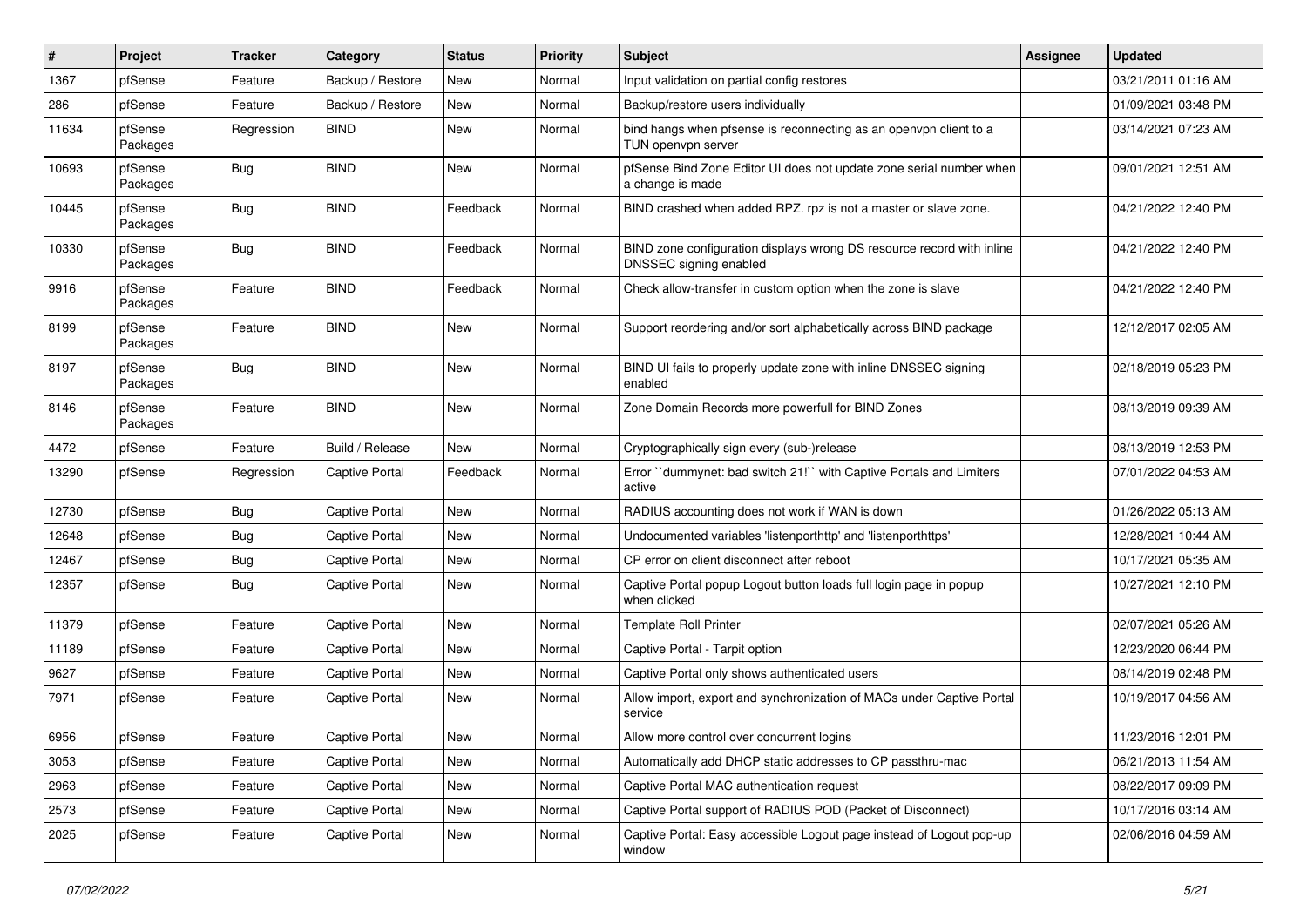| #     | Project             | <b>Tracker</b> | Category                        | <b>Status</b>                 | <b>Priority</b> | <b>Subject</b>                                                                                   | <b>Assignee</b> | <b>Updated</b>      |
|-------|---------------------|----------------|---------------------------------|-------------------------------|-----------------|--------------------------------------------------------------------------------------------------|-----------------|---------------------|
| 1924  | pfSense             | Feature        | <b>Captive Portal</b>           | New                           | Normal          | Ability of CP's allowed IP addresses to use aliases                                              |                 | 07/26/2018 04:28 AM |
| 385   | pfSense             | Feature        | <b>Captive Portal</b>           | New                           | Normal          | Reverse captive portal                                                                           |                 | 08/13/2019 12:23 PM |
| 8567  | pfSense             | Bug            | CARP                            | New                           | Normal          | Using IPv6 VIP alias for services may affect CARP IPv6 VIP work                                  |                 | 06/12/2018 01:26 PM |
| 8566  | pfSense             | Bug            | CARP                            | New                           | Normal          | Wrong IPv6 source in NS request in case using of IPv6 alias                                      |                 | 06/12/2018 01:26 PM |
| 5849  | pfSense             | <b>Bug</b>     | CARP                            | New                           | Normal          | Routing fail on CARP IPsec                                                                       |                 | 12/18/2021 04:41 PM |
| 2218  | pfSense             | Feature        | CARP                            | New                           | Normal          | Ability to delay CARP master status at boot time                                                 |                 | 03/03/2021 11:57 AM |
| 2099  | pfSense             | Todo           | CARP                            | New                           | Normal          | Remove "queue" from CARP traffic                                                                 |                 | 01/19/2012 10:59 AM |
| 13063 | pfSense<br>Packages | Feature        | Cellular                        | <b>Pull Request</b><br>Review | Normal          | Cellular package shall support more modems and NMEA port                                         |                 | 05/06/2022 02:38 PM |
| 10796 | pfSense<br>Packages | Feature        | Cellular                        | Feedback                      | Normal          | Huawei ME909u-521 support                                                                        |                 | 04/21/2022 12:40 PM |
| 13305 | pfSense             | Feature        | Certificates                    | New                           | Normal          | Certificate Revocation page should show expiration date                                          |                 | 06/27/2022 10:26 AM |
| 12737 | pfSense             | Bug            | Certificates                    | New                           | Normal          | CApath is not defined by default in curl                                                         |                 | 06/28/2022 12:01 PM |
| 11203 | pfSense             | Bug            | Certificates                    | New                           | Normal          | certificate manager very slow                                                                    |                 | 12/31/2020 11:57 AM |
| 2276  | pfSense             | Feature        | Certificates                    | New                           | Normal          | Remote CRL fetch support                                                                         |                 | 02/06/2016 04:14 AM |
| 1268  | pfSense             | Feature        | Certificates                    | New                           | Normal          | Allow mass renewing of certs                                                                     |                 | 11/01/2019 03:17 PM |
| 1257  | pfSense             | Feature        | Certificates                    | <b>Pull Request</b><br>Review | Normal          | Handle encypted CA/Certificate private keys                                                      |                 | 10/12/2020 07:12 AM |
| 12402 | pfSense Docs        | Todo           | Configuration                   | New                           | Normal          | Feedback on Configuration - Advanced Configuration Options -<br>Notifications                    |                 | 09/24/2021 12:46 AM |
| 12098 | pfSense Docs        | Correction     | Configuration                   | New                           | Normal          | Feedback on pfSense Configuration Recipes - Accessing a<br>CPE/Modem from Inside the Firewall    |                 | 07/02/2021 02:30 AM |
| 13288 | pfSense             | Bug            | Configuration<br>Backend        | New                           | Normal          | Encode FreeRADIUS Custom Options                                                                 |                 | 06/20/2022 10:36 AM |
| 13287 | pfSense             | Feature        | Configuration<br>Backend        | New                           | Normal          | Encode OpenVPN Custom Options                                                                    |                 | 06/20/2022 10:33 AM |
| 12483 | pfSense             | Bug            | Configuration<br>Backend        | New                           | Normal          | GUI creates inconsistent config.xml                                                              |                 | 10/23/2021 06:48 AM |
| 10833 | pfSense             | Bug            | Configuration<br><b>Backend</b> | New                           | Normal          | unbound exits on configuration error when link status flaps on LAN<br>interface                  |                 | 08/13/2020 11:53 PM |
| 6398  | pfSense             | <b>Bug</b>     | Configuration<br>Backend        | New                           | Normal          | If config cannot be loaded due to corruption or bug, it isn't handled<br>gracefully (just stops) |                 | 08/13/2019 01:23 PM |
| 5902  | pfSense             | Todo           | Configuration<br>Backend        | New                           | Normal          | Use a common place for default values                                                            |                 | 08/13/2019 12:53 PM |
| 3895  | pfSense             | Feature        | Configuration<br>Backend        | New                           | Normal          | Timeout for "Apply change"                                                                       |                 | 01/25/2021 08:07 AM |
| 13268 | pfSense             | Todo           | Console Menu                    | Ready To Test   Normal        |                 | columns don't align nicely in console with medium-long interface<br>names                        |                 | 06/12/2022 10:32 PM |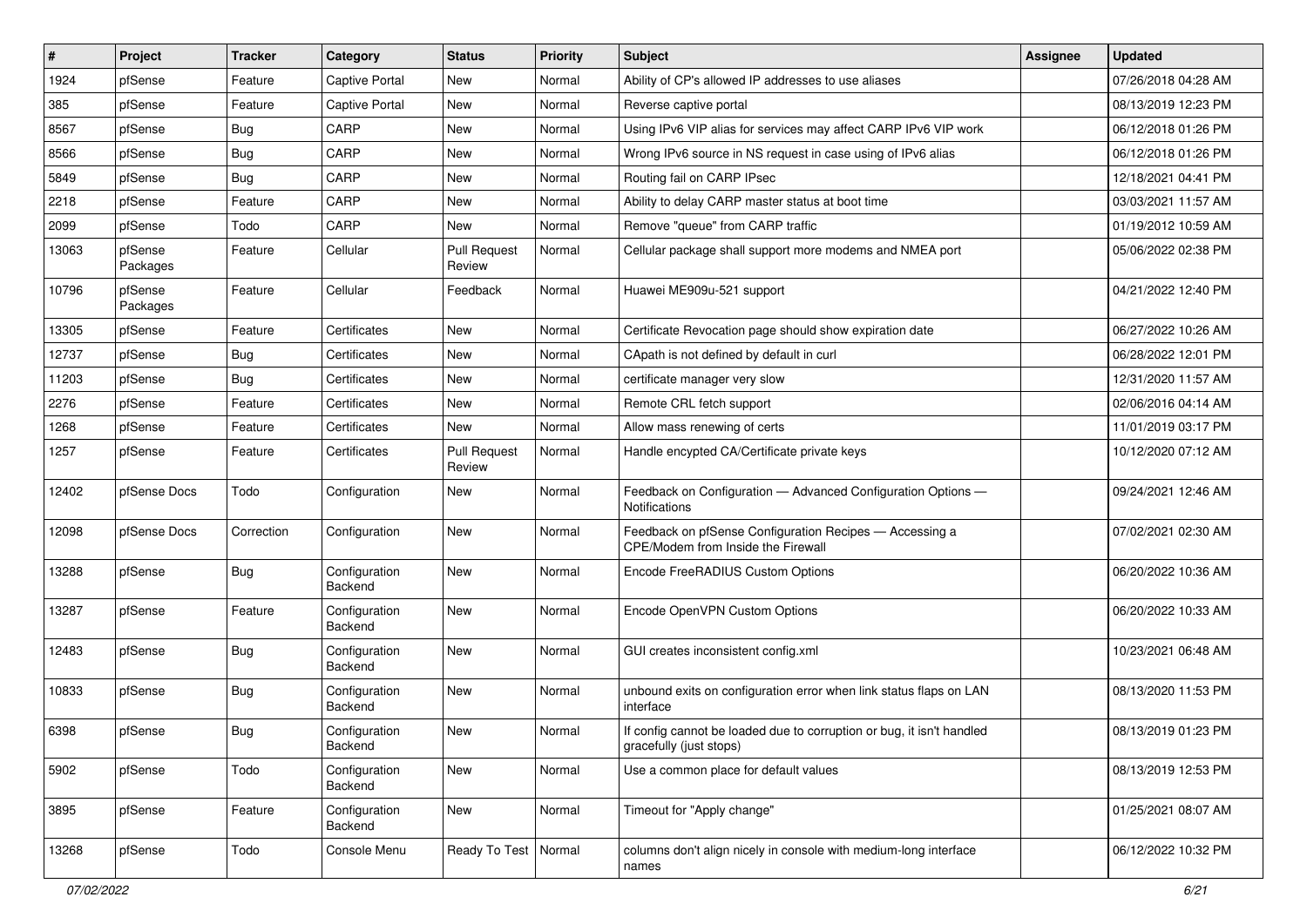| $\vert$ # | Project             | <b>Tracker</b> | Category                        | <b>Status</b>                 | <b>Priority</b> | Subject                                                                                                               | Assignee | <b>Updated</b>      |
|-----------|---------------------|----------------|---------------------------------|-------------------------------|-----------------|-----------------------------------------------------------------------------------------------------------------------|----------|---------------------|
| 13249     | pfSense             | Bug            | Console Menu                    | New                           | Normal          | Running playback comands multiple times results in PHP error                                                          |          | 06/06/2022 07:02 AM |
| 7747      | pfSense             | Feature        | Console Menu                    | <b>New</b>                    | Normal          | Minor UI Tweak: Make hitting enter on the console (esp via SSH)<br>should not log you out, but simply redraw the menu |          | 08/01/2017 04:03 PM |
| 6469      | pfSense             | Feature        | Console Menu                    | New                           | Normal          | Improve help + self documentation in console PHP shell                                                                |          | 08/13/2019 01:23 PM |
| 11970     | pfSense<br>Packages | <b>Bug</b>     | Coreboot                        | New                           | Normal          | Netgate Firmware Upgrade Doesn't Work on XG-2758                                                                      |          | 04/21/2022 12:39 PM |
| 13074     | pfSense Plus        | Bug            | Cryptographic<br><b>Modules</b> | New                           | Normal          | AES-GCM with SafeXcel on Netgate 2100 causes MBUF overload                                                            |          | 06/12/2022 11:14 AM |
| 12658     | pfSense<br>Packages | Feature        | darkstat                        | New                           | Normal          | Adding prometheus metrics to darkstat                                                                                 |          | 05/27/2022 09:44 PM |
| 13325     | pfSense Plus        | Bug            | Dashboard                       | New                           | Normal          | System Information Widget Reloading                                                                                   |          | 06/30/2022 12:00 PM |
| 13165     | pfSense             | Feature        | Dashboard                       | <b>Pull Request</b><br>Review | Normal          | Feat: live update for Services dashboard widget                                                                       |          | 05/15/2022 01:48 AM |
| 11759     | pfSense             | Bug            | Dashboard                       | New                           | Normal          | Traffic graphs on dashboard double upload on pppoe links                                                              |          | 12/30/2021 04:00 AM |
| 10401     | pfSense             | Feature        | Dashboard                       | New                           | Normal          | Request: ability to sort/separate stopped/running Service(s) on<br>Dashboard -> Services Status widget                |          | 03/31/2020 04:48 PM |
| 9677      | pfSense             | Bug            | Dashboard                       | <b>New</b>                    | Normal          | Dashboard hangs when widget needs data from a remote host which is<br>down                                            |          | 08/13/2019 09:15 AM |
| 7974      | pfSense             | Feature        | Dashboard                       | <b>New</b>                    | Normal          | <b>ZFS RAID Monitor Not available</b>                                                                                 |          | 08/20/2019 01:34 PM |
| 7182      | pfSense             | Feature        | Dashboard                       | New                           | Normal          | Break up System Widget on the Dashboard                                                                               |          | 08/21/2019 08:59 AM |
| 7113      | pfSense             | <b>Bug</b>     | Dashboard                       | <b>New</b>                    | Normal          | Interface name in Traffic Graphs                                                                                      |          | 12/31/2021 05:40 PM |
| 4646      | pfSense             | Feature        | Dashboard                       | New                           | Normal          | Recover valuable vertical screen real estate in dashboard                                                             |          | 04/20/2015 07:46 PM |
| 2479      | pfSense             | Feature        | Dashboard                       | New                           | Normal          | Allow reordering of the traffic graphs on the dashboard                                                               |          | 06/08/2012 04:13 PM |
| 7244      | pfSense             | Feature        | Developer Tools                 | <b>New</b>                    | Normal          | Publish pfsense as a Vagrant Basebox                                                                                  |          | 01/29/2019 04:09 AM |
| 13321     | pfSense             | Bug            | DHCP (IPv4)                     | <b>Pull Request</b><br>Review | Normal          | dhcpleases handles duplicate hostnames incorrectly                                                                    |          | 06/30/2022 07:06 AM |
| 13273     | pfSense             | Bug            | DHCP (IPv4)                     | <b>New</b>                    | Normal          | dhclient can use conflicting recorded leases                                                                          |          | 06/14/2022 11:07 AM |
| 13256     | pfSense             | Feature        | DHCP (IPv4)                     | New                           | Normal          | Better handling of duplicate IPs in static DHCP assignments                                                           |          | 06/11/2022 04:51 PM |
| 12959     | pfSense             | Bug            | DHCP (IPv4)                     | Feedback                      | Normal          | dhcplease process wrongly update host file if client-hostname is empty                                                |          | 07/01/2022 09:10 AM |
| 12922     | pfSense             | Bug            | DHCP (IPv4)                     | New                           | Normal          | Classless static routes received on DHCP WAN can override chosen<br>default gateway                                   |          | 03/28/2022 10:08 AM |
| 11927     | pfSense             | Feature        | DHCP (IPv4)                     | Feedback                      | Normal          | Allow DHCP not to serve a gateway - small fix                                                                         |          | 01/03/2022 04:17 PM |
| 10345     | pfSense             | Feature        | DHCP (IPv4)                     | New                           | Normal          | DHCP lease distinction between online and offline                                                                     |          | 03/16/2020 07:56 AM |
| 9732      | pfSense             | Feature        | DHCP (IPv4)                     | New                           | Normal          | System UTC time offset in DHCP Option 2                                                                               |          | 09/06/2019 08:39 PM |
| 9343      | pfSense             | <b>Bug</b>     | DHCP (IPv4)                     | New                           | Normal          | diag_arp.php times out with large DHCPD leases table                                                                  |          | 08/14/2019 01:19 PM |
| 9130      | pfSense             | Feature        | DHCP (IPv4)                     | New                           | Normal          | Request ID [#INC-16195]: DHCP - PXE Boot                                                                              |          | 09/10/2020 01:39 PM |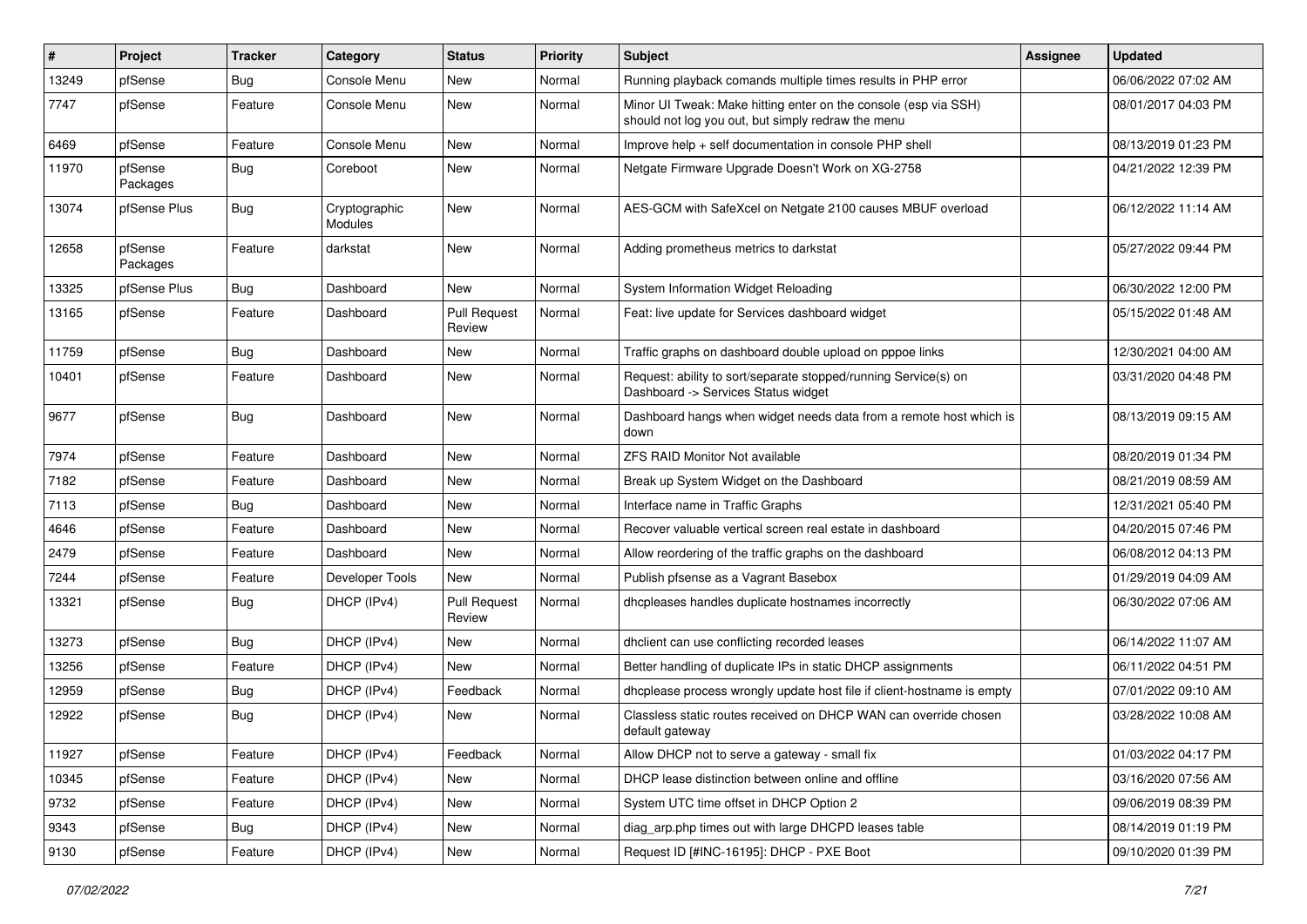| $\#$  | Project | <b>Tracker</b> | Category    | <b>Status</b>                 | <b>Priority</b> | Subject                                                                                            | Assignee | <b>Updated</b>      |
|-------|---------|----------------|-------------|-------------------------------|-----------------|----------------------------------------------------------------------------------------------------|----------|---------------------|
| 8614  | pfSense | Bug            | DHCP (IPv4) | New                           | Normal          | Cannot remove Additional BOOTP/DHCP Options                                                        |          | 08/21/2019 09:15 AM |
| 8330  | pfSense | Feature        | DHCP (IPv4) | New                           | Normal          | add options for ddns-local-address statements                                                      |          | 04/27/2021 12:31 PM |
| 7405  | pfSense | Feature        | DHCP (IPv4) | New                           | Normal          | Ability to add dhcp host reservations from "Diagnostics -> ARP table"                              |          | 10/12/2020 08:22 AM |
| 7172  | pfSense | Bug            | DHCP (IPv4) | New                           | Normal          | Sorting by hostname in Services > DHCP Server > LAN should be<br>"natural" (alphanumeric friendly) |          | 08/20/2019 03:47 PM |
| 6960  | pfSense | Feature        | DHCP (IPv4) | New                           | Normal          | Consider replacing ISC DHCP server with KEA DHCP                                                   |          | 09/24/2020 01:59 PM |
| 6615  | pfSense | Feature        | DHCP (IPv4) | <b>New</b>                    | Normal          | new DHCP server option                                                                             |          | 08/13/2019 01:39 PM |
| 6362  | pfSense | <b>Bug</b>     | DHCP (IPv4) | Confirmed                     | Normal          | DHCP Client ID not used                                                                            |          | 07/09/2021 06:30 AM |
| 5080  | pfSense | Feature        | DHCP (IPv4) | <b>New</b>                    | Normal          | Settings tab under Services>DHCP Server                                                            |          | 08/13/2019 12:53 PM |
| 4899  | pfSense | Feature        | DHCP (IPv4) | New                           | Normal          | Additional BOOTP/DHCP Options should allow a force option                                          |          | 01/02/2018 02:24 PM |
| 4061  | pfSense | Bug            | DHCP (IPv4) | Confirmed                     | Normal          | dhcpd doesn't send client-hostname to peer, breaking DHCP lease<br>registrations w/HA              |          | 02/24/2017 08:58 PM |
| 3771  | pfSense | Bug            | DHCP (IPv4) | New                           | Normal          | Webinterface and dhcpdcrashes with 500+ static leases                                              |          | 08/21/2019 09:26 AM |
| 3534  | pfSense | Feature        | DHCP (IPv4) | New                           | Normal          | DDNS using arbitrary zone primary                                                                  |          | 07/08/2014 11:40 AM |
| 3404  | pfSense | Bug            | DHCP (IPv4) | New                           | Normal          | DHCP Server Fails to Start on Interfaces that are Slow to Come Online<br>During Boot               |          | 02/11/2014 05:09 PM |
| 2983  | pfSense | Feature        | DHCP (IPv4) | New                           | Normal          | DHCPD: Add vendor-class-identifier and MAC-OIDs                                                    |          | 05/29/2020 09:24 PM |
| 2774  | pfSense | Feature        | DHCP (IPv4) | New                           | Normal          | Extend DHCP Pools code to allow using different subnets                                            |          | 08/19/2019 10:27 AM |
| 13296 | pfSense | Feature        | DHCP (IPv6) | New                           | Normal          | Add support for DHCP6 OPTION_PD_EXCLUDE (RFC 6603)                                                 |          | 06/24/2022 10:10 PM |
| 13253 | pfSense | Bug            | DHCP (IPv6) | New                           | Normal          | "dhcp6c" is not restarted when applying settings when multiple WANs<br>are configured for DHCP6    |          | 06/28/2022 12:01 PM |
| 13248 | pfSense | Regression     | DHCP (IPv6) | New                           | Normal          | IPv6 Router Advertisements runs when config.xml does not contain an<br>entry for the interface     |          | 06/05/2022 07:44 PM |
| 13237 | pfSense | Bug            | DHCP (IPv6) | New                           | Normal          | dhcp6c script cannot be executed safely                                                            |          | 06/01/2022 11:20 AM |
| 12947 | pfSense | Bug            | DHCP (IPv6) | <b>Pull Request</b><br>Review | Normal          | DHCP6 client does not take any action if the interface IPv6 address<br>changes during renewal      |          | 06/28/2022 12:01 PM |
| 12823 | pfSense | Bug            | DHCP (IPv6) | New                           | Normal          | Multiple DHCP6 WAN connections PPPoE interface 'defached' status                                   |          | 02/18/2022 05:39 AM |
| 12581 | pfSense | Regression     | DHCP (IPv6) | <b>New</b>                    | Normal          | CARP IPv6 assigned address does not get advertised to endpoints with<br><b>RADV</b>                |          | 12/16/2021 02:34 PM |
| 10822 | pfSense | Bug            | DHCP (IPv6) | New                           | Normal          | Deprecated IPv6 prefix won't be announced as deprecated to clients                                 |          | 08/10/2020 09:23 AM |
| 10714 | pfSense | <b>Bug</b>     | DHCP (IPv6) | New                           | Normal          | radvd only gives out the prefix of the "first" IPv6 address of an interface                        |          | 10/06/2020 01:03 PM |
| 9536  | pfSense | Feature        | DHCP (IPv6) | New                           | Normal          | Support dynamic prefix in DHCPv6 Server                                                            |          | 05/25/2022 04:27 AM |
| 7821  | pfSense | <b>Bug</b>     | DHCP (IPv6) | New                           | Normal          | GIF does not support broadcast                                                                     |          | 08/29/2017 10:50 AM |
| 7734  | pfSense | Bug            | DHCP (IPv6) | New                           | Normal          | Using opton ia pd0 does not renew prefix and prefix get dropped                                    |          | 07/31/2017 03:46 AM |
| 7138  | pfSense | <b>Bug</b>     | DHCP (IPv6) | Assigned                      | Normal          | Pfsense wide dhcpv6 client doesn't recognise ifid statement                                        |          | 04/21/2022 12:39 PM |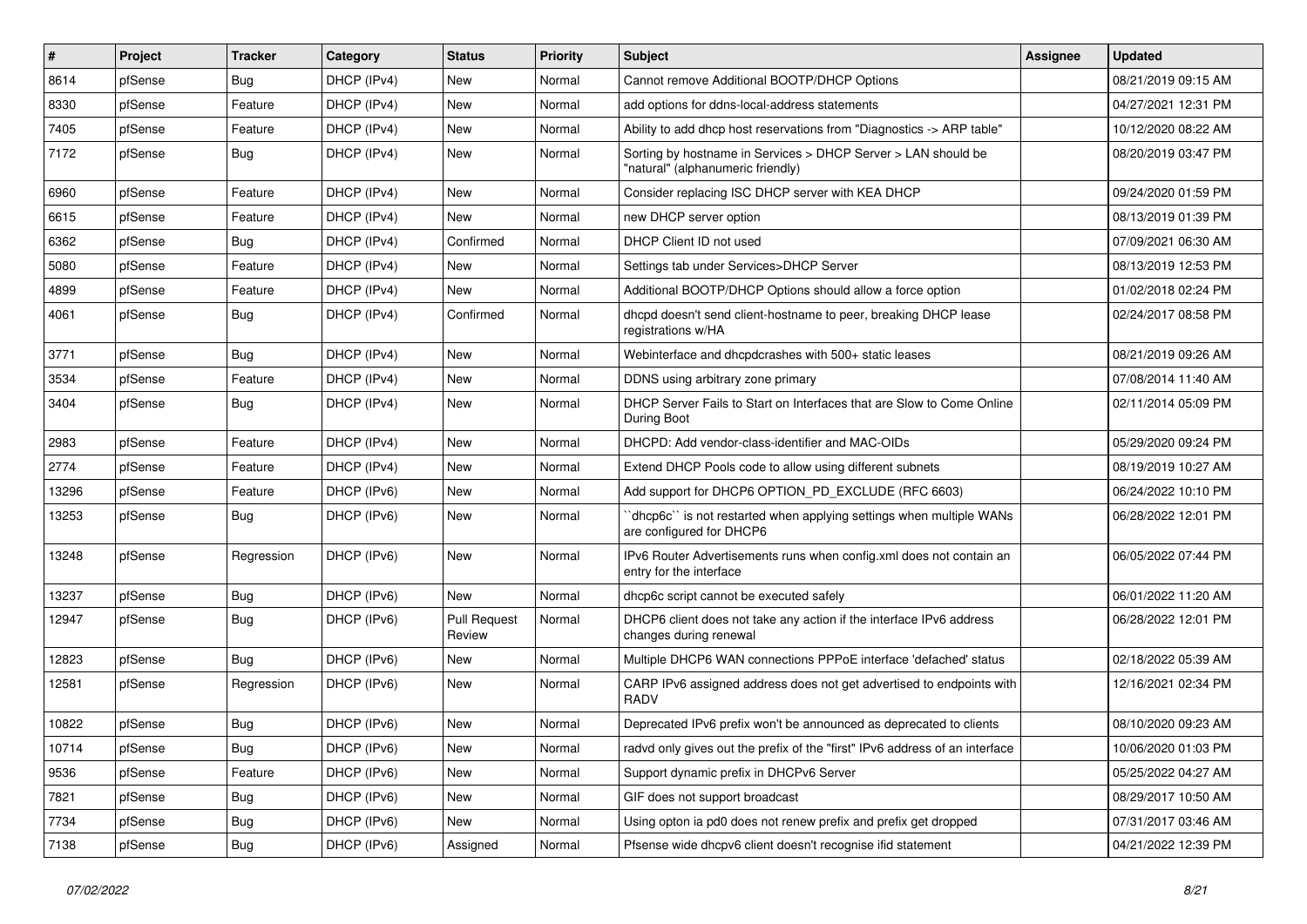| #     | Project      | <b>Tracker</b> | Category             | <b>Status</b> | <b>Priority</b> | Subject                                                                                                          | <b>Assignee</b> | <b>Updated</b>      |
|-------|--------------|----------------|----------------------|---------------|-----------------|------------------------------------------------------------------------------------------------------------------|-----------------|---------------------|
| 6691  | pfSense      | Bug            | DHCP (IPv6)          | New           | Normal          | dhcp6c quits after only two tries if no response was received                                                    |                 | 12/07/2020 04:25 PM |
| 6283  | pfSense      | Feature        | DHCP (IPv6)          | <b>New</b>    | Normal          | Register DHCPv6 leases with DNS resolver                                                                         |                 | 08/21/2019 10:48 AM |
| 6051  | pfSense      | Bug            | DHCP (IPv6)          | New           | Normal          | DHCPv6 Client Failure for additional WAN Address causes<br>2-seconds-service-restart-loop                        |                 | 12/03/2020 01:08 AM |
| 5950  | pfSense      | Feature        | DHCP (IPv6)          | New           | Normal          | DHCPv6 Server support for PD of PD-obtained networks                                                             |                 | 03/04/2016 03:04 AM |
| 3185  | pfSense      | Feature        | DHCP (IPv6)          | New           | Normal          | Accommodate a DHCPv6 failover-like mechanism                                                                     |                 | 11/24/2017 10:44 AM |
| 12508 | pfSense      | Bug            | <b>DHCP Relay</b>    | New           | Normal          | DHCP Relay over VPN                                                                                              |                 | 11/06/2021 11:25 AM |
| 12120 | pfSense      | Feature        | <b>DHCP Relay</b>    | New           | Normal          | Permit several sets of destination DHCP servers in DHCP relay                                                    |                 | 07/11/2021 05:41 PM |
| 11149 | pfSense      | Bug            | <b>DHCP Relay</b>    | New           | Normal          | DHCP relay won't start with DHCP server behind gateway                                                           |                 | 03/22/2021 05:13 AM |
| 10715 | pfSense      | Bug            | <b>DHCP Relay</b>    | New           | Normal          | DHCPv6 relay always uses the "first" IPv6 address of an interface                                                |                 | 06/29/2020 05:01 AM |
| 9680  | pfSense      | Feature        | <b>DHCP Relay</b>    | New           | Normal          | Seperate DHCP Server and relay per interface                                                                     |                 | 02/27/2020 10:47 AM |
| 4680  | pfSense      | Bug            | <b>DHCP Relay</b>    | New           | Normal          | DHCP relay does not work with DHCP server on other end of<br>OpenVPN tunnel                                      |                 | 05/05/2015 06:55 PM |
| 12791 | pfSense Docs | New Content    | Diagnostics          | New           | Normal          | Diagnostic Information for Support (pfSense)                                                                     |                 | 02/13/2022 08:49 PM |
| 11856 | pfSense      | Feature        | Diagnostics          | New           | Normal          | Replace/add Alias or DNS names for known LAN addresses in the<br>State table                                     |                 | 04/27/2021 08:01 AM |
| 7590  | pfSense      | Bug            | Diagnostics          | New           | Normal          | diag_edit do not save when nothing to sae (in directory browse view)                                             |                 | 05/20/2017 05:04 PM |
| 7589  | pfSense      | Bug            | Diagnostics          | New           | Normal          | diag_edit.php old print_info_box                                                                                 |                 | 05/20/2017 05:02 PM |
| 5556  | pfSense      | Feature        | Diagnostics          | New           | Normal          | No error when downloading non-existing file on Diagnostics/Execute                                               |                 | 08/20/2019 03:43 PM |
| 4456  | pfSense      | Feature        | Diagnostics          | New           | Normal          | Packet capture additional filtering options                                                                      |                 | 08/20/2019 03:30 PM |
| 3796  | pfSense      | Bug            | Diagnostics          | Confirmed     | Normal          | States summary fails and is very slow with large state tables                                                    |                 | 12/11/2021 08:03 PM |
| 1656  | pfSense      | Feature        | Diagnostics          | New           | Normal          | Teach pfctl to kill states by port number                                                                        |                 | 08/21/2019 09:55 AM |
| 12883 | pfSense Docs | Todo           | <b>DNS</b>           | <b>New</b>    | Normal          | Feedback on Services - DNS Resolver - Host Overrides                                                             |                 | 02/28/2022 07:54 PM |
| 12139 | pfSense      | Feature        | <b>DNS Forwarder</b> | New           | Normal          | Add support in for specifying a DNSMASQ configuration file                                                       |                 | 07/16/2021 09:45 PM |
| 2410  | pfSense      | Feature        | <b>DNS Forwarder</b> | New           | Normal          | Support name based aliasing via CNAMEs or some other mechanism.                                                  |                 | 12/11/2012 09:56 PM |
| 13254 | pfSense      | <b>Bug</b>     | <b>DNS Resolver</b>  | New           | Normal          | DNS resolver does not update "unbound.conf" file during link down<br>events                                      |                 | 06/28/2022 12:01 PM |
| 12612 | pfSense      | Bug            | <b>DNS Resolver</b>  | New           | Normal          | DNS Resolver is restarted during every "rc.newwanip" event                                                       |                 | 06/28/2022 12:01 PM |
| 10624 | pfSense      | <b>Bug</b>     | <b>DNS Resolver</b>  | <b>New</b>    | Normal          | Unbound configuration memory leak with python module $+$ register<br>DHCP leases active                          |                 | 02/26/2021 10:27 AM |
| 10342 | pfSense      | <b>Bug</b>     | <b>DNS Resolver</b>  | New           | Normal          | Unbound domain overrides stop resolving periodically. They only<br>resume after the service has been restarted.  |                 | 03/13/2020 10:35 AM |
| 10143 | pfSense      | <b>Bug</b>     | <b>DNS Resolver</b>  | New           | Normal          | System hostname DNS entry is assigned to the wrong IP on multi-wan<br>setups                                     |                 | 12/31/2019 02:33 PM |
| 9654  | pfSense      | <b>Bug</b>     | <b>DNS Resolver</b>  | New           | Normal          | After reboot, the DNS resolver must be restarted before it will advertise<br>the ipv6 DNS address of the router. |                 | 11/20/2020 03:12 AM |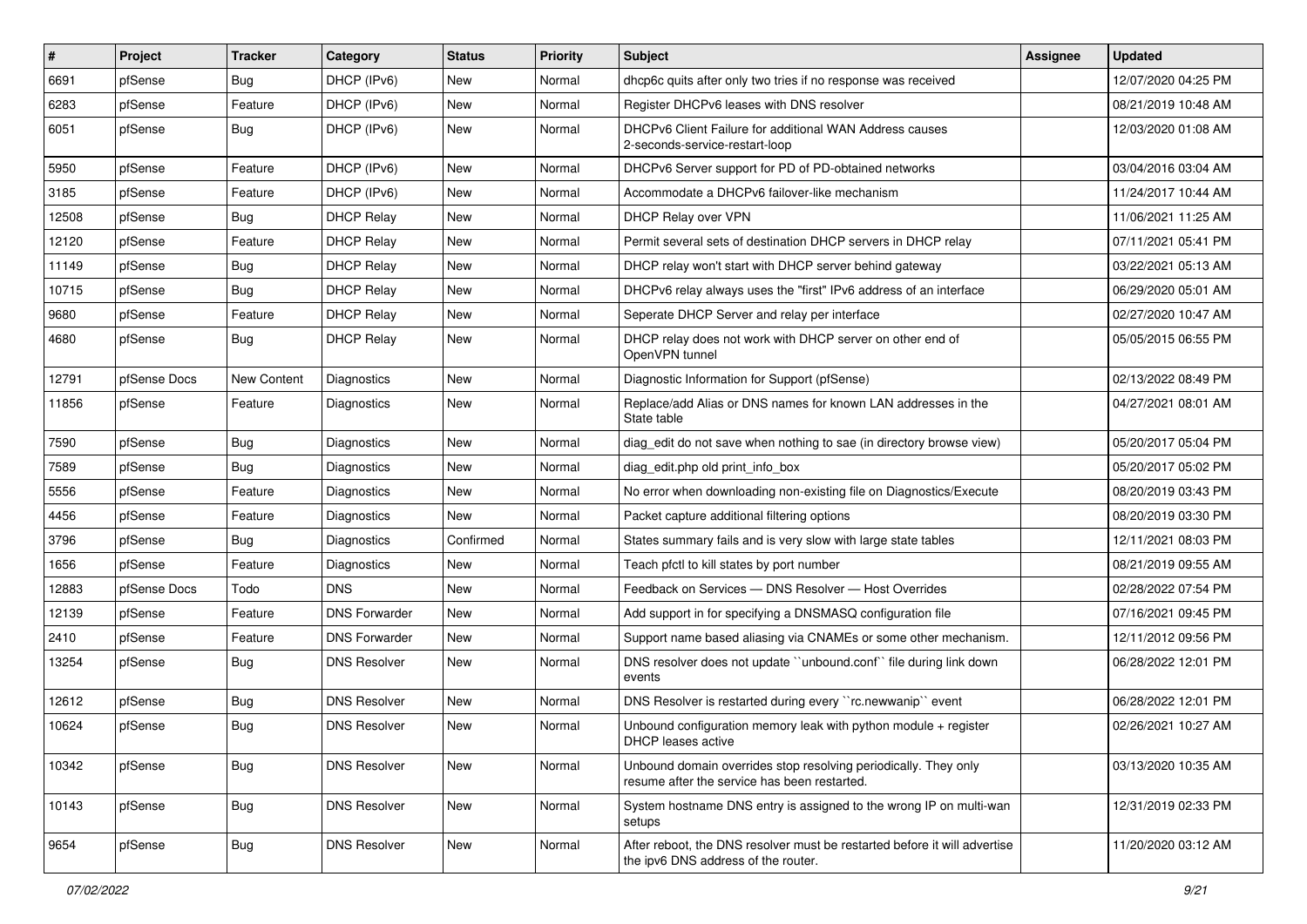| $\vert$ # | Project      | <b>Tracker</b> | Category            | <b>Status</b> | <b>Priority</b> | <b>Subject</b>                                                                                                                | Assignee | <b>Updated</b>      |
|-----------|--------------|----------------|---------------------|---------------|-----------------|-------------------------------------------------------------------------------------------------------------------------------|----------|---------------------|
| 9436      | pfSense      | Feature        | <b>DNS Resolver</b> | <b>New</b>    | Normal          | Unbound: enable dnstap support                                                                                                |          | 03/27/2019 07:54 PM |
| 9037      | pfSense      | Bug            | <b>DNS Resolver</b> | <b>New</b>    | Normal          | Unbound not logging to syslog after reboot                                                                                    |          | 10/12/2018 05:09 AM |
| 8236      | pfSense      | Feature        | <b>DNS Resolver</b> | New           | Normal          | Ability to configure "forward-first" and "forward-host" options for more<br>robust domain overrides in DNS Resolver           |          | 12/26/2017 01:26 AM |
| 7852      | pfSense      | Feature        | <b>DNS Resolver</b> | <b>New</b>    | Normal          | Add views support to Unbound GUI                                                                                              |          | 09/11/2017 12:26 PM |
| 7152      | pfSense      | Bug            | <b>DNS Resolver</b> | <b>New</b>    | Normal          | Unbound / DNS Resolver issue if "Register DHCP static mappings in<br>the DNS Resolver" set before wildcard DNS custom options |          | 12/18/2021 04:59 PM |
| 7096      | pfSense      | Bug            | <b>DNS Resolver</b> | Feedback      | Normal          | Unbound fails to start on boot if specific network devices are configured<br>in the "Network Interfaces"                      |          | 11/22/2021 08:59 AM |
| 6103      | pfSense      | Feature        | <b>DNS Resolver</b> | New           | Normal          | DNS Resolver Outgoing Interfaces should be able to use Gateway<br>Groups                                                      |          | 10/21/2019 08:02 AM |
| 4798      | pfSense      | Feature        | <b>DNS Resolver</b> | <b>New</b>    | Normal          | Make host and domain overrides available to both DNS Resolver and<br><b>DNS Forwarder</b>                                     |          | 06/29/2015 02:14 AM |
| 13167     | pfSense      | Bug            | Dynamic DNS         | <b>New</b>    | Normal          | phpDynDNS: DigitalOcean ddns update fails (bad request, invalid<br>character '-' in request id)                               |          | 06/16/2022 09:30 PM |
| 12877     | pfSense      | Bug            | Dynamic DNS         | Feedback      | Normal          | Cloudflare DynDNS fails to update more than two addresses                                                                     |          | 05/29/2022 06:56 PM |
| 12848     | pfSense      | Feature        | Dynamic DNS         | New           | Normal          | Evaluation of the DynDNS "Result Match" string                                                                                |          | 02/22/2022 02:01 AM |
| 12602     | pfSense      | Feature        | Dynamic DNS         | New           | Normal          | DHCPv6 should allow DDNS Client updates for hosts                                                                             |          | 12/15/2021 11:00 AM |
| 12063     | pfSense Docs | Todo           | <b>Dynamic DNS</b>  | New           | Normal          | Feedback on Services — Dynamic DNS — Configuring RFC 2136<br>Dynamic DNS updates                                              |          | 06/18/2021 06:24 PM |
| 11177     | pfSense      | <b>Bug</b>     | <b>Dynamic DNS</b>  | <b>New</b>    | Normal          | DDNSv6 not using Check IP Services                                                                                            |          | 12/21/2020 05:02 AM |
| 11147     | pfSense      | Bug            | <b>Dynamic DNS</b>  | New           | Normal          | Domeneshop DynDNS IPv4 and IPv6                                                                                               |          | 12/09/2020 11:47 PM |
| 11084     | pfSense      | Feature        | Dynamic DNS         | <b>New</b>    | Normal          | Dynamic DNS include option to specify virtual IP addresses                                                                    |          | 11/19/2020 01:26 PM |
| 10962     | pfSense      | Feature        | Dynamic DNS         | New           | Normal          | Add Cpanel support for Dynamic DNS Clients                                                                                    |          | 12/28/2020 01:56 PM |
| 10000     | pfSense      | <b>Bug</b>     | Dynamic DNS         | New           | Normal          | Azure Dynamic DNS A and AAAA Records for Apex Zone                                                                            |          | 03/31/2020 09:03 AM |
| 9805      | pfSense      | <b>Bug</b>     | Dynamic DNS         | New           | Normal          | dynDNS cloudflare multiple entries                                                                                            |          | 10/02/2019 04:51 PM |
| 9664      | pfSense      | Bug            | Dynamic DNS         | New           | Normal          | DynDNS and Dual-wan problem with CloudFlare (works with No-lp)                                                                |          | 08/03/2019 10:00 AM |
| 9504      | pfSense      | <b>Bug</b>     | Dynamic DNS         | New           | Normal          | Multiple Dynamic DNS update notifications for the same interface, not<br>differentiated by the hostname                       |          | 05/07/2019 07:46 AM |
| 9063      | pfSense      | Feature        | Dynamic DNS         | <b>New</b>    | Normal          | Allow dynamic DNS client entry to specify which Check IP service to<br>use                                                    |          | 10/24/2018 11:53 AM |
| 8432      | pfSense      | Bug            | Dynamic DNS         | <b>New</b>    | Normal          | Dynamic DNS Client gives an error that it can't find IPv6 address when<br>WAN interface is a LAGG                             |          | 09/17/2020 05:23 AM |
| 8406      | pfSense      | Bug            | Dynamic DNS         | New           | Normal          | DDNS IPV6 Cloudflare Client does not detect PPOE address                                                                      |          | 03/31/2018 11:56 AM |
| 7418      | pfSense      | Feature        | <b>Dynamic DNS</b>  | New           | Normal          | Dynamic dns should be sorted interface name                                                                                   |          | 08/21/2019 08:58 AM |
| 7292      | pfSense      | Feature        | <b>Dynamic DNS</b>  | New           | Normal          | DynamicDNS configuration does not sync to HA secondary                                                                        |          | 02/21/2017 04:56 PM |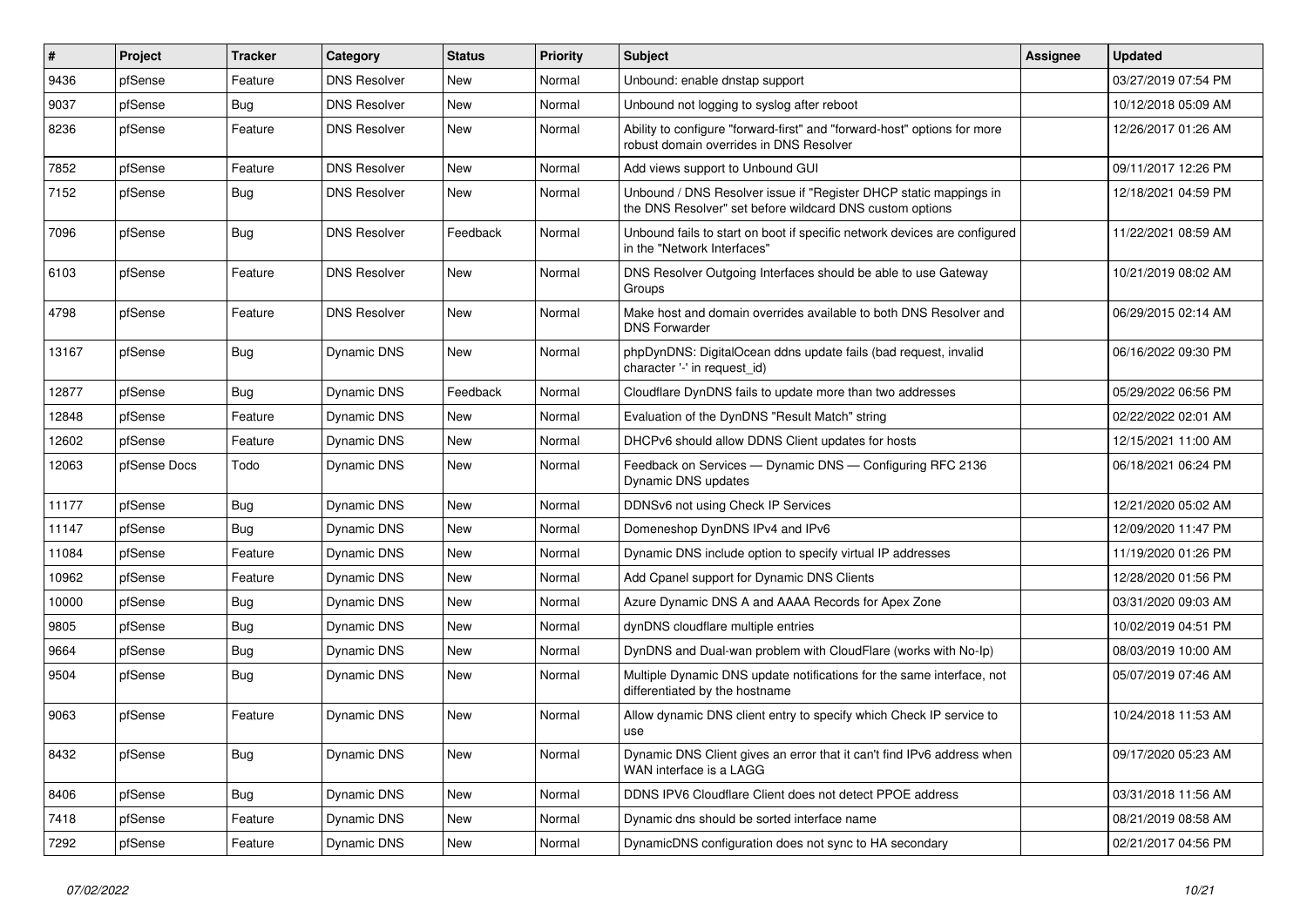| $\vert$ # | Project             | <b>Tracker</b> | Category              | <b>Status</b>                 | <b>Priority</b> | <b>Subject</b>                                                                                                                                                          | Assignee | <b>Updated</b>      |
|-----------|---------------------|----------------|-----------------------|-------------------------------|-----------------|-------------------------------------------------------------------------------------------------------------------------------------------------------------------------|----------|---------------------|
| 11235     | pfSense<br>Packages | Bug            | Filer                 | New                           | Normal          | Filer run script when "state" unchanged                                                                                                                                 |          | 01/08/2021 07:24 AM |
| 11178     | pfSense<br>Packages | Feature        | Filer                 | New                           | Normal          | Filer do not ask what to do with previous filename                                                                                                                      |          | 12/31/2020 02:45 AM |
| 10426     | pfSense<br>Packages | <b>Bug</b>     | Filer                 | Feedback                      | Normal          | Filer must validate that File name is uniq                                                                                                                              |          | 04/20/2022 11:02 AM |
| 13067     | pfSense             | <b>Bug</b>     | <b>FilterDNS</b>      | New                           | Normal          | filterdns resolve interval is twice the intended value                                                                                                                  |          | 04/17/2022 07:45 PM |
| 12770     | pfSense Docs        | Todo           | <b>Firewall Rules</b> | <b>Pull Request</b><br>Review | Normal          | Feedback on Firewall — Configuring firewall rules                                                                                                                       |          | 06/27/2022 07:42 AM |
| 12535     | pfSense Docs        | Correction     | <b>Firewall Rules</b> | New                           | Normal          | Negate Rules function does not match the description                                                                                                                    |          | 07/01/2022 07:20 AM |
| 12268     | pfSense Docs        | Todo           | <b>Firewall Rules</b> | New                           | Normal          | Feedback on Firewall - Aliases                                                                                                                                          |          | 08/17/2021 12:55 AM |
| 12740     | pfSense             | Bug            | FreeBSD               | Incomplete                    | Normal          | panic: esp input cb: Unexpected address family                                                                                                                          |          | 01/27/2022 01:19 PM |
| 11184     | pfSense             | <b>Bug</b>     | FreeBSD               | New                           | Normal          | PF: State policy cannot be configurable                                                                                                                                 |          | 02/09/2021 02:43 AM |
| 12982     | pfSense<br>Packages | <b>Bug</b>     | <b>FreeRADIUS</b>     | <b>New</b>                    | Normal          | FreeRadius RadReply table entries missing from pf                                                                                                                       |          | 06/19/2022 05:38 PM |
| 12742     | pfSense<br>Packages | <b>Bug</b>     | FreeRADIUS            | Feedback                      | Normal          | freeRADIUS virtual-server-default: modules dailycounter,<br>monthlycounter, noresetcounter, expire on login in authorize section<br>prevent virtual server from loading |          | 03/01/2022 12:45 PM |
| 12286     | pfSense<br>Packages | Bug            | FreeRADIUS            | New                           | Normal          | Add support for ntlm auth in LDAP                                                                                                                                       |          | 08/20/2021 08:27 AM |
| 12126     | pfSense<br>Packages | <b>Bug</b>     | FreeRADIUS            | New                           | Normal          | freeradius3 0.15.7 31                                                                                                                                                   |          | 10/11/2021 08:21 AM |
| 11980     | pfSense<br>Packages | <b>Bug</b>     | <b>FreeRADIUS</b>     | Feedback                      | Normal          | EAP does not work with SQL backend                                                                                                                                      |          | 07/21/2021 07:24 AM |
| 11802     | pfSense<br>Packages | Bug            | FreeRADIUS            | <b>New</b>                    | Normal          | FreeRADIUS sync                                                                                                                                                         |          | 05/10/2021 04:18 AM |
| 11138     | pfSense<br>Packages | Feature        | <b>FreeRADIUS</b>     | New                           | Normal          | new WebGUI checkboxes needed                                                                                                                                            |          | 12/07/2020 08:28 AM |
| 10695     | pfSense<br>Packages | <b>Bug</b>     | FreeRADIUS            | New                           | Normal          | FreeRadius Accounting skipping MBs after reboot due to power down                                                                                                       |          | 06/24/2020 04:49 AM |
| 10297     | pfSense<br>Packages | Feature        | <b>FreeRADIUS</b>     | Assigned                      | Normal          | IPv6 user attributes                                                                                                                                                    |          | 04/21/2022 12:39 PM |
| 9704      | pfSense<br>Packages | Feature        | <b>FreeRADIUS</b>     | <b>New</b>                    | Normal          | Enable filter_username                                                                                                                                                  |          | 08/27/2019 12:07 PM |
| 8836      | pfSense<br>Packages | Feature        | FreeRADIUS            | New                           | Normal          | Define Idap group vlan assignment in users file                                                                                                                         |          | 08/26/2018 07:53 AM |
| 8769      | pfSense<br>Packages | Feature        | FreeRADIUS            | New                           | Normal          | Allow FreeRADIUS users to change their own Passwords and Pins                                                                                                           |          | 10/11/2018 11:34 AM |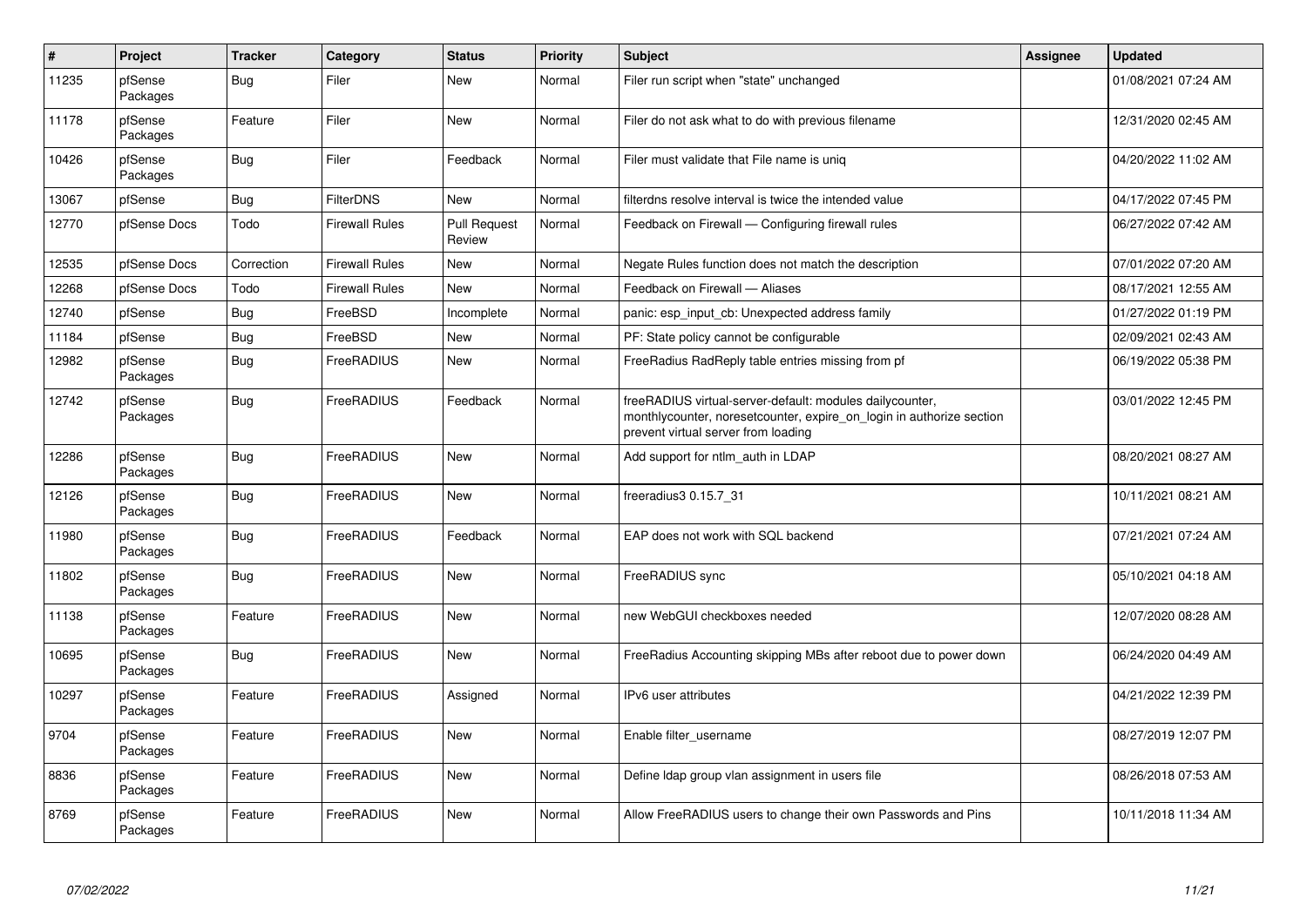| $\sharp$ | Project             | <b>Tracker</b> | Category          | <b>Status</b>                 | Priority | <b>Subject</b>                                                                             | Assignee | <b>Updated</b>      |
|----------|---------------------|----------------|-------------------|-------------------------------|----------|--------------------------------------------------------------------------------------------|----------|---------------------|
| 8589     | pfSense<br>Packages | Bug            | FreeRADIUS        | <b>New</b>                    | Normal   | FreeRadius 0.15.5 2 ignoring tunnelled-reply=no                                            |          | 02/18/2019 03:40 PM |
| 8264     | pfSense<br>Packages | Bug            | FreeRADIUS        | New                           | Normal   | Radiusd restart on WAN change results in freeradius not running (and<br>possible solution) |          | 04/21/2022 12:39 PM |
| 8251     | pfSense<br>Packages | <b>Bug</b>     | FreeRADIUS        | Feedback                      | Normal   | Captiveportal + FreeRadius "Last activity" resets to Session start                         |          | 08/13/2019 11:10 AM |
| 8224     | pfSense<br>Packages | Feature        | FreeRADIUS        | New                           | Normal   | Add "OU" field to FreeRADIUS page                                                          |          | 02/21/2018 12:53 AM |
| 8031     | pfSense<br>Packages | Feature        | <b>FreeRADIUS</b> | <b>New</b>                    | Normal   | FreeRADIUS copy entry function                                                             |          | 08/16/2019 01:01 PM |
| 7403     | pfSense<br>Packages | Bug            | FreeRADIUS        | <b>New</b>                    | Normal   | Captive Portal + freeradius2 + MySQL problems with German Umlaut                           |          | 03/17/2017 09:12 AM |
| 4506     | pfSense<br>Packages | Feature        | FreeRADIUS        | New                           | Normal   | FreeRADIUS groups/hunt groups                                                              |          | 03/10/2015 08:51 PM |
| 12951    | pfSense<br>Packages | <b>Bug</b>     | <b>FRR</b>        | Feedback                      | Normal   | FRR cannot remove IPv6 routes                                                              |          | 03/22/2022 09:24 PM |
| 12889    | pfSense<br>Packages | Feature        | <b>FRR</b>        | New                           | Normal   | FRR GUI add set ipv6 next-hop global                                                       |          | 03/02/2022 06:10 AM |
| 12751    | pfSense<br>Packages | <b>Bug</b>     | <b>FRR</b>        | <b>New</b>                    | Normal   | Improve FRR route restoration after gateway events                                         |          | 02/06/2022 11:07 PM |
| 12084    | pfSense<br>Packages | Bug            | <b>FRR</b>        | <b>New</b>                    | Normal   | libfrr.so.0 error on SG-1100                                                               |          | 06/26/2021 08:22 AM |
| 11963    | pfSense<br>Packages | Feature        | <b>FRR</b>        | New                           | Normal   | Dynamically change OSPF interface costs on selected interfaces on<br><b>CARP</b> event     |          | 05/26/2021 04:13 AM |
| 11841    | pfSense<br>Packages | <b>Bug</b>     | <b>FRR</b>        | New                           | Normal   | FRR access lists default bahavior changed to permit by default                             |          | 04/22/2021 09:52 AM |
| 11835    | pfSense<br>Packages | Bug            | <b>FRR</b>        | New                           | Normal   | FRR OSPF redistributed connected routes disappearing                                       |          | 04/22/2021 07:11 AM |
| 11823    | pfSense<br>Packages | Feature        | <b>FRR</b>        | <b>New</b>                    | Normal   | Route handling enhancements                                                                |          | 04/19/2021 06:23 PM |
| 11703    | pfSense<br>Packages | Feature        | <b>FRR</b>        | New                           | Normal   | add Krill and Routinator support BGP RPKI                                                  |          | 03/18/2021 07:47 PM |
| 11377    | pfSense<br>Packages | Bug            | <b>FRR</b>        | <b>Pull Request</b><br>Review | Normal   | <b>FRR</b> deinstall                                                                       |          | 03/10/2021 08:21 AM |
| 10935    | pfSense<br>Packages | <b>Bug</b>     | <b>FRR</b>        | New                           | Normal   | FRR 0.6.7-6 - BGPD service recycled IPv6 without Route Map                                 |          | 12/30/2020 05:00 PM |
| 10516    | pfSense<br>Packages | Bug            | <b>FRR</b>        | New                           | Normal   | <b>FRR Access list</b>                                                                     |          | 12/06/2020 11:02 PM |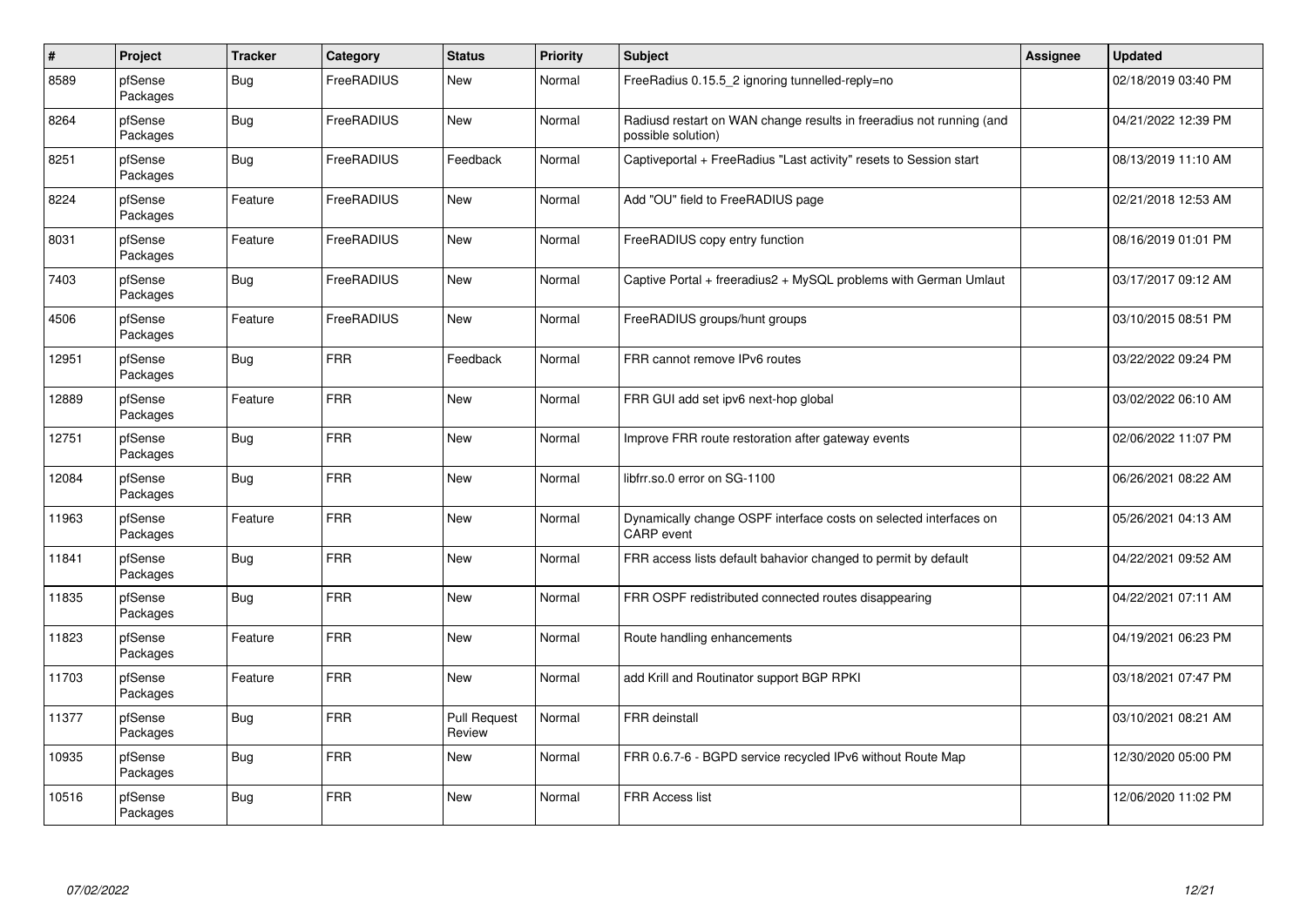| #     | Project             | <b>Tracker</b> | Category           | <b>Status</b>                 | <b>Priority</b> | <b>Subject</b>                                                                                                                                                     | <b>Assignee</b> | <b>Updated</b>      |
|-------|---------------------|----------------|--------------------|-------------------------------|-----------------|--------------------------------------------------------------------------------------------------------------------------------------------------------------------|-----------------|---------------------|
| 10503 | pfSense<br>Packages | Bug            | <b>FRR</b>         | New                           | Normal          | Flapping any GW in multi-WAN influences restating all IPsec tunnels in<br>FRR which leads to dropping all IPsec VTI static routes and related<br><b>BGP</b> issues |                 | 05/08/2020 07:51 PM |
| 13295 | pfSense             | Bug            | Gateway Monitoring | <b>Pull Request</b><br>Review | Normal          | Incorrect function parameters for "get dpinger status()" call in<br>`qwlb.inc`                                                                                     |                 | 06/28/2022 12:01 PM |
| 13242 | pfSense             | Feature        | Gateway Monitoring | New                           | Normal          | Enhancements to static route creation/deletion for dpinger monitor IPs                                                                                             |                 | 06/03/2022 11:20 AM |
| 13076 | pfSense             | Bug            | Gateway Monitoring | <b>New</b>                    | Normal          | Marking a gateway as down does not affect IPsec entries using<br>gateway groups                                                                                    |                 | 06/28/2022 12:01 PM |
| 11960 | pfSense             | Bug            | Gateway Monitoring | Feedback                      | Normal          | Gateway Monitoring Traffic Goes Out Default Gateway                                                                                                                |                 | 12/20/2021 05:43 AM |
| 7671  | pfSense             | Feature        | Gateway Monitoring | New                           | Normal          | Gateway Monitoring Via Custom Script or Telnet.                                                                                                                    |                 | 09/18/2020 02:59 PM |
| 13320 | pfSense Plus        | <b>Bug</b>     | Gateways           | <b>New</b>                    | Normal          | IP aliases with a CARP VIP parent are not available as VIP choices for<br>gateway groups                                                                           |                 | 06/29/2022 02:03 PM |
| 12857 | pfSense             | Bug            | Gateways           | New                           | Normal          | Firewall gateway goes away when making changes to Bridge0 device                                                                                                   |                 | 02/27/2022 11:20 AM |
| 12764 | pfSense             | <b>Bug</b>     | Gateways           | New                           | Normal          | VTI gateway status is pending after assigning the VTI interface                                                                                                    |                 | 02/07/2022 05:41 AM |
| 12077 | pfSense             | Feature        | Gateways           | New                           | Normal          | Allow stick-connections per gateway group                                                                                                                          |                 | 06/24/2021 08:45 AM |
| 9650  | pfSense             | Bug            | Gateways           | New                           | Normal          | IPv6 connection drops (ir-)regular on Kabelvodafone (German cable<br>ISP)                                                                                          |                 | 07/27/2019 07:14 AM |
| 8343  | pfSense             | <b>Bug</b>     | Gateways           | New                           | Normal          | Gateway Routes (Default Routes) not removed in Kernel when<br>removed from GUI                                                                                     |                 | 05/14/2020 01:22 AM |
| 12570 | pfSense Docs        | Correction     | General            | <b>New</b>                    | Normal          | Active appliance list missing 6100                                                                                                                                 |                 | 12/06/2021 11:41 AM |
| 13022 | pfSense<br>Packages | <b>Bug</b>     | haproxy            | Feedback                      | Normal          | HAProxy - Sub Frontends ignore Client verification CA certificates                                                                                                 |                 | 04/06/2022 12:55 PM |
| 12465 | pfSense<br>Packages | Feature        | haproxy            | New                           | Normal          | Add forwardfor advanced usecases                                                                                                                                   |                 | 10/16/2021 07:35 PM |
| 12427 | pfSense<br>Packages | Todo           | haproxy            | New                           | Normal          | ha-proxy: action order in the GUI is not keeped in the resulting<br>ha-proxy configuration                                                                         |                 | 10/06/2021 07:02 AM |
| 11036 | pfSense<br>Packages | <b>Bug</b>     | haproxy            | <b>New</b>                    | Normal          | <b>HAproxy ACL</b>                                                                                                                                                 |                 | 02/11/2022 11:27 AM |
| 10936 | pfSense<br>Packages | Bug            | haproxy            | Feedback                      | Normal          | both haproxy/haproxy-devel non-existent option lb-agent-chk                                                                                                        |                 | 04/21/2022 12:40 PM |
| 9599  | pfSense<br>Packages | Feature        | haproxy            | New                           | Normal          | Support for "peers" in HAproxy                                                                                                                                     |                 | 06/25/2019 01:47 AM |
| 9500  | pfSense<br>Packages | <b>Bug</b>     | haproxy            | New                           | Normal          | HAproxy does not delete non-applicable action config                                                                                                               |                 | 01/18/2022 06:28 AM |
| 9261  | pfSense<br>Packages | <b>Bug</b>     | haproxy            | New                           | Normal          | haproxy GUI failure                                                                                                                                                |                 | 01/08/2019 12:41 PM |
| 9077  | pfSense<br>Packages | Feature        | haproxy            | <b>New</b>                    | Normal          | haproxy UI: Add seperator lines                                                                                                                                    |                 | 10/29/2018 06:06 AM |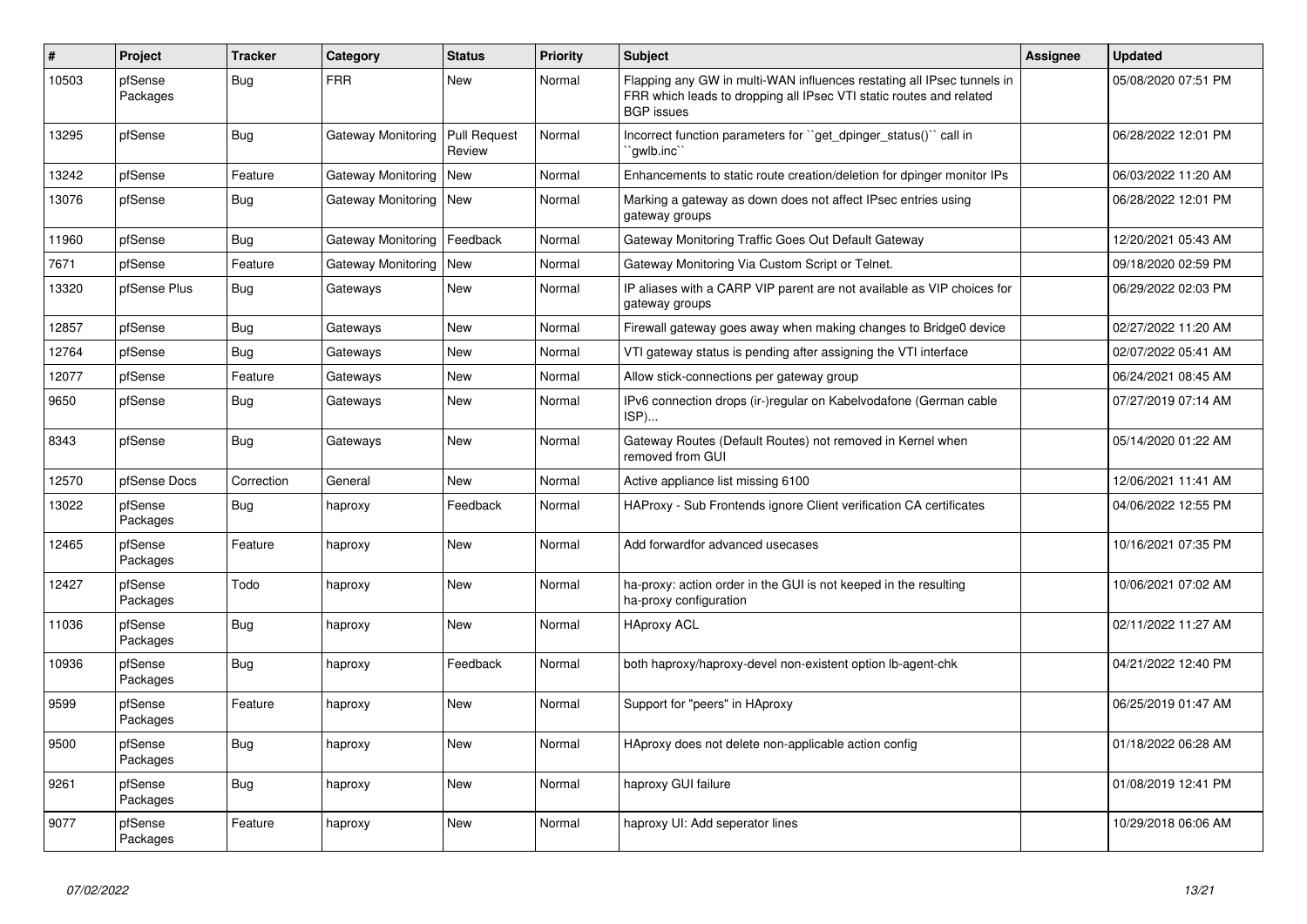| $\pmb{\#}$ | Project             | <b>Tracker</b> | Category           | <b>Status</b> | <b>Priority</b> | <b>Subject</b>                                                                                             | <b>Assignee</b> | <b>Updated</b>      |
|------------|---------------------|----------------|--------------------|---------------|-----------------|------------------------------------------------------------------------------------------------------------|-----------------|---------------------|
| 8982       | pfSense<br>Packages | Feature        | haproxy            | New           | Normal          | HAproxy ACL support for map in configuration UI                                                            |                 | 06/25/2019 01:49 AM |
| 8902       | pfSense<br>Packages | Bug            | haproxy            | New           | Normal          | HAproxy package not use custom DNS for lookup on apply new config                                          |                 | 09/16/2018 08:16 AM |
| 8869       | pfSense<br>Packages | Feature        | haproxy            | <b>New</b>    | Normal          | HAproxy should use RFC 7919 DH parameter files                                                             |                 | 10/17/2018 10:46 AM |
| 8232       | pfSense<br>Packages | Feature        | haproxy            | <b>New</b>    | Normal          | different ssl options based on the sni name                                                                |                 | 01/30/2019 10:36 AM |
| 8213       | pfSense<br>Packages | Bug            | haproxy            | <b>New</b>    | Normal          | acl src file not populated from alias                                                                      |                 | 12/21/2017 02:02 PM |
| 8121       | pfSense<br>Packages | Feature        | haproxy            | New           | Normal          | haproxy, allow to generate backends even they don't seem to be used                                        |                 | 11/23/2017 04:04 AM |
| 7686       | pfSense<br>Packages | Feature        | haproxy            | <b>New</b>    | Normal          | Add option in HAProxy to configure SSL defaults based on the Mozilla<br><b>SSL Configuration Generator</b> |                 | 08/16/2019 01:09 PM |
| 7462       | pfSense<br>Packages | Bug            | haproxy            | New           | Normal          | HAproxy not rebinding properly after WAN DHCP IP change                                                    |                 | 01/11/2018 09:15 AM |
| 7039       | pfSense<br>Packages | Bug            | haproxy            | Feedback      | Normal          | HAProxy backend configuration does not handle intermediate CAs<br>properly                                 |                 | 04/21/2022 12:40 PM |
| 6861       | pfSense<br>Packages | Bug            | haproxy            | New           | Normal          | Ha-Proxy duplicated backend used in place of original backend                                              |                 | 02/18/2019 05:30 PM |
| 6784       | pfSense<br>Packages | <b>Bug</b>     | haproxy            | <b>New</b>    | Normal          | HAProxy version .48 will not use URL Table Alias for front end listener                                    |                 | 02/18/2019 05:32 PM |
| 12861      | pfSense Docs        | Correction     | Hardware           | <b>New</b>    | Normal          | pfSense hardware tuning guide references obsolete interface loader<br>variable & buffer limits             |                 | 02/23/2022 05:31 PM |
| 12659      | pfSense Docs        | Todo           | Hardware           | <b>New</b>    | Normal          | Feedback on Hardware - Hardware Tuning and Troubleshooting -<br>Flow Control for ix                        |                 | 01/16/2022 10:22 AM |
| 12597      | pfSense Docs        | New Content    | Hardware           | <b>New</b>    | Normal          | How to reset IPMI settings and password for Netgate appliances                                             |                 | 05/07/2022 12:33 PM |
| 12461      | pfSense Docs        | Todo           | Hardware           | New           | Normal          | Improve macOS Serial Command Instructions                                                                  |                 | 10/15/2021 03:47 PM |
| 12237      | pfSense Docs        | Todo           | Hardware           | New           | Normal          | Feedback on Hardware - Hardware Tuning and Troubleshooting                                                 |                 | 08/10/2021 03:13 AM |
| 13206      | pfSense Plus        | Bug            | Hardware / Drivers | New           | Normal          | SG-3100 LED GPIO hangs                                                                                     |                 | 06/11/2022 07:01 PM |
| 13003      | pfSense             | <b>Bug</b>     | Hardware / Drivers | New           | Normal          | Malicious Driver Detection event on ixl driver                                                             |                 | 06/25/2022 05:00 PM |
| 12821      | pfSense             | Regression     | Hardware / Drivers | Confirmed     | Normal          | Intel e1000 driver (em & igb) cannot pass VLAN0 tagged packets                                             |                 | 06/05/2022 08:23 AM |
| 12534      | pfSense Plus        | Feature        | Hardware / Drivers | New           | Normal          | Generate a ISO Image for Remote Restore of pfSense Plus on the<br>XG-1537 and 1541 units with IPMI         |                 | 05/30/2022 10:28 AM |
| 12300      | pfSense             | Feature        | Hardware / Drivers | New           | Normal          | Add Aquantia Atlantic driver to pfsense                                                                    |                 | 09/14/2021 06:49 AM |
| 11876      | pfSense             | Feature        | Hardware / Drivers | New           | Normal          | OpenSSL does not use QAT acceleration on pfSense Plus<br>21.02-RELEASE-p1 or 21.05-DEVELOPMENT             |                 | 05/03/2021 08:02 AM |
| 11770      | pfSense Plus        | <b>Bug</b>     | Hardware / Drivers | New           | Normal          | Pantech UML295 USB Modem No Longer Functional                                                              |                 | 04/01/2021 11:28 AM |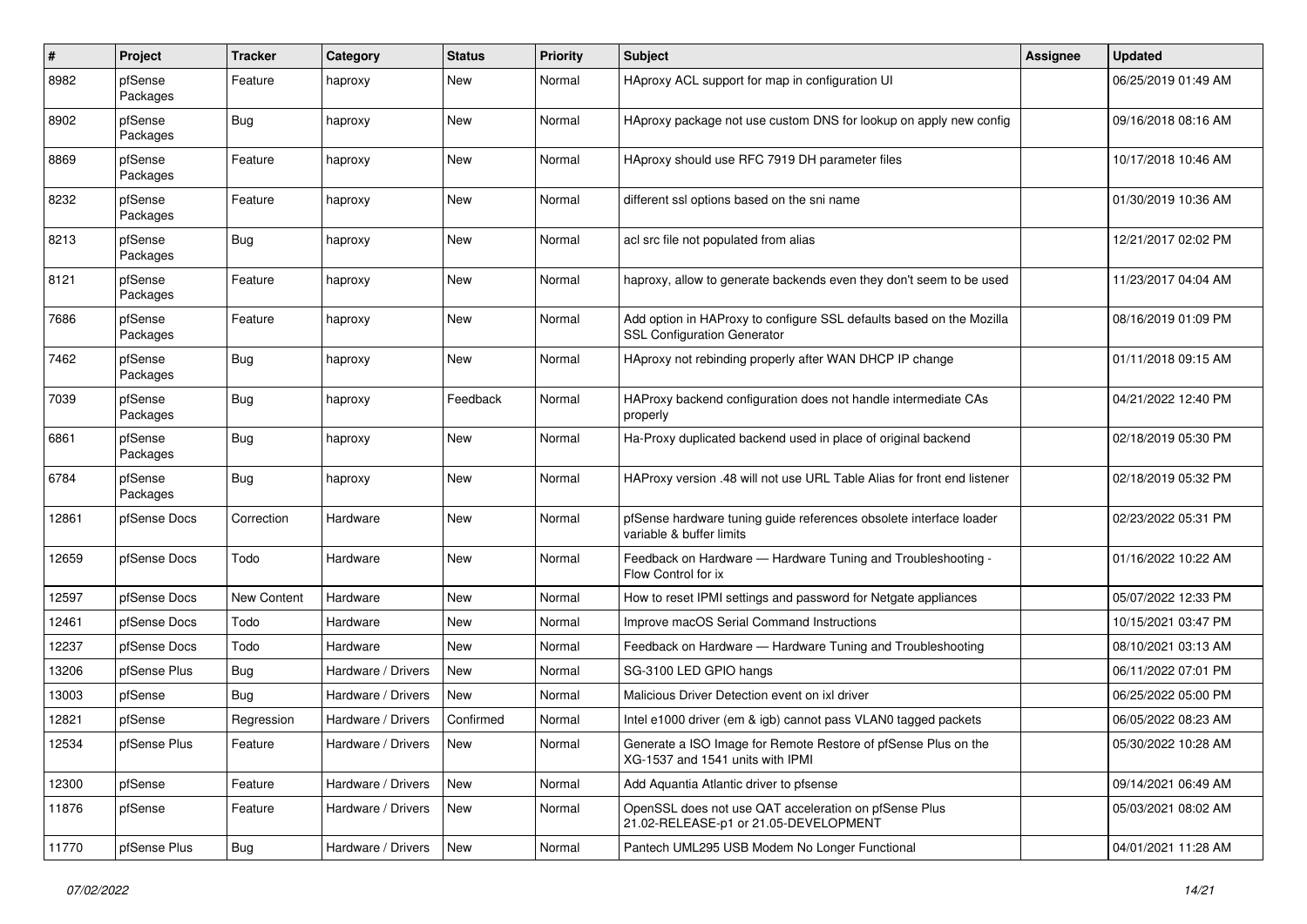| #     | Project      | <b>Tracker</b>     | Category                 | <b>Status</b> | <b>Priority</b> | <b>Subject</b>                                                                                    | Assignee | <b>Updated</b>      |
|-------|--------------|--------------------|--------------------------|---------------|-----------------|---------------------------------------------------------------------------------------------------|----------|---------------------|
| 11732 | pfSense Plus | Feature            | Hardware / Drivers       | <b>New</b>    | Normal          | Add VXLAN Support to pfSense Plus                                                                 |          | 03/15/2022 02:35 AM |
| 11731 | pfSense      | Bug                | Hardware / Drivers       | <b>New</b>    | Normal          | Missing support for Realtek USB NICs                                                              |          | 03/30/2021 04:32 AM |
| 10805 | pfSense      | Feature            | Hardware / Drivers       | New           | Normal          | Intel QAT (QuickAssist) encryption support for PfSense                                            |          | 07/31/2020 03:13 PM |
| 10621 | pfSense      | Feature            | Hardware / Drivers       | Feedback      | Normal          | Update system.inc/system_identify_specific_platform() update to<br>accommodate AWS, Azure and GCP |          | 06/02/2020 03:16 PM |
| 10584 | pfSense      | Bug                | Hardware / Drivers       | <b>New</b>    | Normal          | SG-3100 with M.2: shutdown instead of reboot                                                      |          | 07/21/2020 03:08 AM |
| 10577 | pfSense      | Bug                | Hardware / Drivers       | Feedback      | Normal          | intel x553 (c3000 chipset) loading x520 driver                                                    |          | 05/28/2020 03:59 AM |
| 9800  | pfSense      | Feature            | Hardware / Drivers       | New           | Normal          | Add toggle for net.isr.dispatch=deferred in GUI                                                   |          | 09/29/2019 06:18 AM |
| 9094  | pfSense      | Bug                | Hardware / Drivers       | Assigned      | Normal          | MBT console settings are not forced to video console                                              |          | 11/07/2018 10:23 AM |
| 7720  | pfSense      | Feature            | Hardware / Drivers       | <b>New</b>    | Normal          | Add general watchdog kernel modules (like ichwd) and watchdogd<br>support in the GUI.             |          | 08/19/2019 01:20 PM |
| 6574  | pfSense      | Feature            | Hardware / Drivers       | New           | Normal          | Support USB RNDIS network interfaces                                                              |          | 08/20/2019 08:46 AM |
| 12411 | pfSense Docs | Todo               | <b>High Availability</b> | New           | Normal          | Feedback on High Availability - pfSense XML-RPC Config Sync<br>Overview                           |          | 09/29/2021 10:39 AM |
| 11739 | pfSense Docs | <b>New Content</b> | <b>High Availability</b> | New           | Normal          | Manual Outbound NAT rules in HA setup                                                             |          | 07/09/2021 08:26 AM |
| 11714 | pfSense Docs | New Content        | <b>High Availability</b> | New           | Normal          | Feedback on Troubleshooting — Troubleshooting High Availability<br><b>DHCP Failover</b>           |          | 03/21/2021 05:58 PM |
| 13277 | pfSense      | Bug                | <b>IGMP Proxy</b>        | New           | Normal          | IGMP Proxy webConfigurator Page Always Produces Error                                             |          | 06/16/2022 07:50 PM |
| 13276 | pfSense      | Bug                | <b>IGMP Proxy</b>        | <b>New</b>    | Normal          | IGMP Proxy Error Message for Logging Links to System Log Instead of<br>Routing Log                |          | 06/16/2022 07:48 PM |
| 11954 | pfSense      | Feature            | <b>IGMP Proxy</b>        | New           | Normal          | Multicast limits                                                                                  |          | 05/25/2021 12:36 AM |
| 11953 | pfSense      | Bug                | <b>IGMP Proxy</b>        | New           | Normal          | XG-1541 crashes when igmpproxy is enabled and network interfaces<br>status change                 |          | 05/24/2021 04:55 PM |
| 10150 | pfSense      | Bug                | <b>IGMP Proxy</b>        | New           | Normal          | IGMP Proxy does not scale to hundreds of streams                                                  |          | 01/03/2020 02:56 AM |
| 9338  | pfSense      | Bug                | <b>IGMP Proxy</b>        | New           | Normal          | igmpproxy ignoring downstream vlan interface                                                      |          | 02/22/2019 03:48 AM |
| 8711  | pfSense      | Bug                | <b>IGMP Proxy</b>        | <b>New</b>    | Normal          | igmpproxy with PPPoE Interfaces                                                                   |          | 07/28/2018 09:21 AM |
| 3862  | pfSense      | Feature            | <b>IGMP Proxy</b>        | <b>New</b>    | Normal          | Allow configuration of IGMP proxy's 'quickleave' parameter from the<br>web interface              |          | 04/05/2016 03:24 AM |
| 3382  | pfSense      | <b>Bug</b>         | <b>IGMP Proxy</b>        | New           | Normal          | IGMPPROXY fails with more than 32 interfaces                                                      |          | 07/12/2016 11:01 PM |
| 12974 | pfSense Plus | Bug                | Installer                | <b>New</b>    | Normal          | Typing anything into 1100/2100 recovery installer causes process to<br>stop                       |          | 06/05/2022 04:10 PM |
| 12960 | pfSense      | Bug                | Installer                | <b>New</b>    | Normal          | VGA installer image defaults to serial console, serial console is default<br>in GUI settings      |          | 06/28/2022 12:01 PM |
| 12367 | pfSense      | Todo               | Installer                | New           | Normal          | ZFS: Do not show memstick disk on target list                                                     |          | 09/13/2021 07:37 AM |
| 11363 | pfSense      | Bug                | Installer                | <b>New</b>    | Normal          | Clean Install 2.5.0 fails due to hardware incompability                                           |          | 02/04/2021 11:06 AM |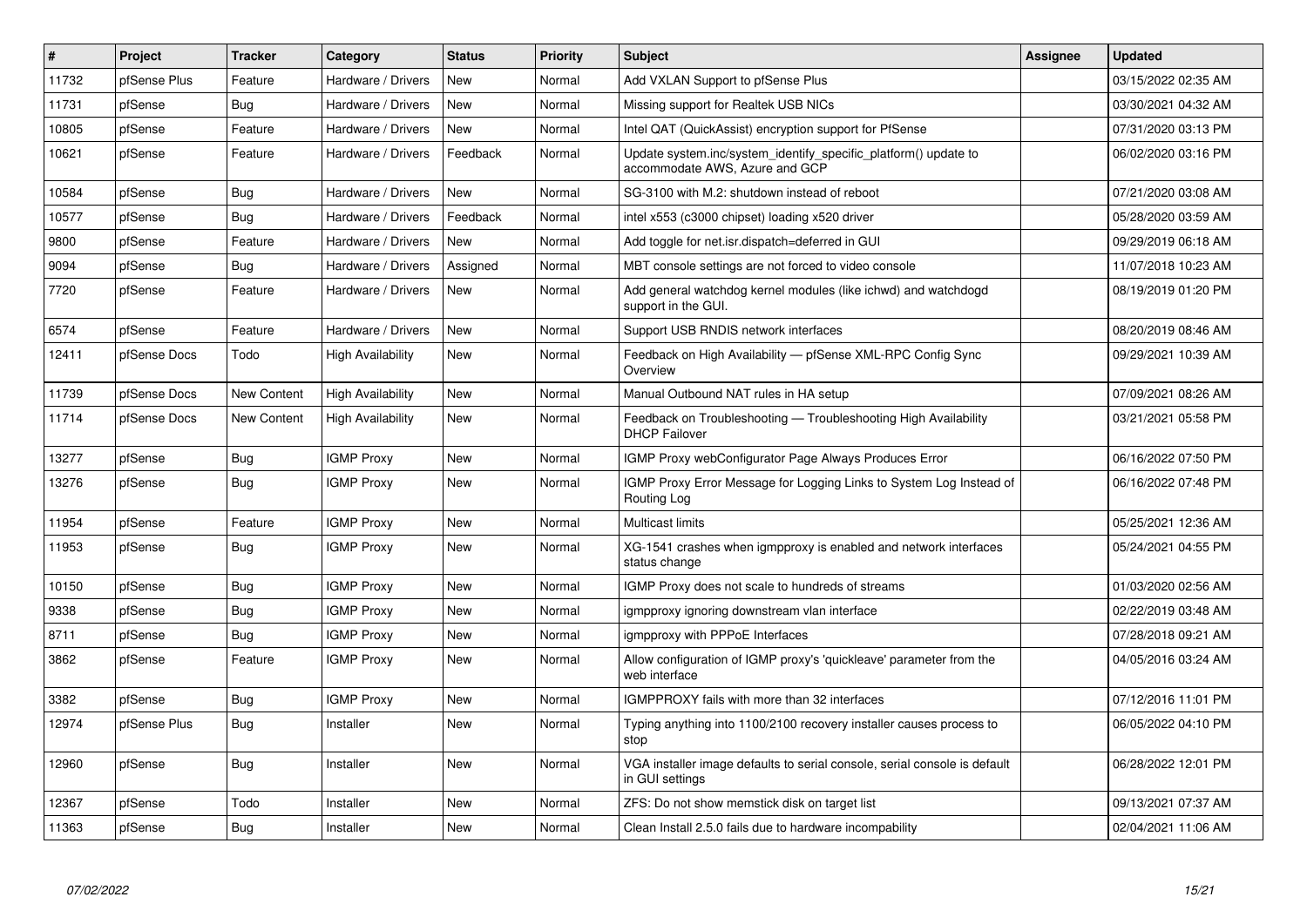| #     | Project | <b>Tracker</b> | Category   | <b>Status</b>                 | <b>Priority</b> | <b>Subject</b>                                                                                                                                                                                  | Assignee | <b>Updated</b>      |
|-------|---------|----------------|------------|-------------------------------|-----------------|-------------------------------------------------------------------------------------------------------------------------------------------------------------------------------------------------|----------|---------------------|
| 8401  | pfSense | Bug            | Installer  | New                           | Normal          | Issues related to keys representing alphabetic characters specific to<br>Scandinavian languages and to some other keys.                                                                         |          | 03/30/2018 11:06 AM |
| 7541  | pfSense | Feature        | Installer  | New                           | Normal          | ZFS Install, add hot spare option                                                                                                                                                               |          | 08/14/2019 09:32 AM |
| 6457  | pfSense | Feature        | Installer  | New                           | Normal          | Allow ability to configure AWS EC2 AMI via userdata                                                                                                                                             |          | 09/21/2020 02:54 PM |
| 13279 | pfSense | Bug            | Interfaces | New                           | Normal          | DHCP config override affects Gateway installation.                                                                                                                                              |          | 06/17/2022 07:25 AM |
| 12926 | pfSense | Bug            | Interfaces | Feedback                      | Normal          | Changing LAGG type on CARP interfaces makes VIPs go to an "init"<br><b>State</b>                                                                                                                |          | 03/10/2022 10:52 AM |
| 12679 | pfSense | Feature        | Interfaces | <b>New</b>                    | Normal          | Remind user to update DHCPv6 range when changing interface IPv6<br>prefix                                                                                                                       |          | 01/12/2022 07:36 AM |
| 12504 | pfSense | Bug            | Interfaces | New                           | Normal          | BCM57412 NetXtreme-E 10Gb RDMA Ethernet controller issue                                                                                                                                        |          | 11/05/2021 04:51 AM |
| 12176 | pfSense | Todo           | Interfaces | <b>Pull Request</b><br>Review | Normal          | Hide WireGuard interfaces on appropriate pages                                                                                                                                                  |          | 08/11/2021 12:52 AM |
| 11872 | pfSense | <b>Bug</b>     | Interfaces | New                           | Normal          | gif interfaces reporting incorrect traffic counters                                                                                                                                             |          | 12/30/2021 04:00 AM |
| 11657 | pfSense | Bug            | Interfaces | New                           | Normal          | netmap_ring_reinit error                                                                                                                                                                        |          | 03/18/2021 10:32 PM |
| 11641 | pfSense | <b>Bug</b>     | Interfaces | New                           | Normal          | On xn based interfaces without the VLANMTU flag the first VLAN tag<br>defined does not follow the parent interface MTU settings. All<br>subsequent VLAN tags follow the parent interface's MTU. |          | 03/09/2021 06:42 PM |
| 11430 | pfSense | <b>Bug</b>     | Interfaces | New                           | Normal          | PHP console spam after Assigning Interfaces                                                                                                                                                     |          | 10/09/2021 10:37 AM |
| 11412 | pfSense | <b>Bug</b>     | Interfaces | New                           | Normal          | LLDPD Package Doesn't Work with Switchports                                                                                                                                                     |          | 02/12/2021 08:12 PM |
| 11335 | pfSense | <b>Bug</b>     | Interfaces | New                           | Normal          | Spoofing the MAC on a LAGG interface does not work for some NIC<br>types.                                                                                                                       |          | 01/29/2021 09:10 AM |
| 11243 | pfSense | Feature        | Interfaces | New                           | Normal          | individual pfctl snort2c tables per interface only blocking IPs for specific<br>interface when a rule triggers in snort/suricata                                                                |          | 01/14/2021 03:02 PM |
| 11056 | pfSense | Feature        | Interfaces | New                           | Normal          | Add option to disable flow-control on interfaces in GUI                                                                                                                                         |          | 11/11/2020 04:41 PM |
| 10890 | pfSense | Feature        | Interfaces | New                           | Normal          | Allow multiple assigned interfaces to track status of a single switch port                                                                                                                      |          | 09/14/2020 07:20 AM |
| 10223 | pfSense | Feature        | Interfaces | New                           | Normal          | Add the ability to create additional loopback interfaces                                                                                                                                        |          | 12/15/2020 04:35 PM |
| 9690  | pfSense | <b>Bug</b>     | Interfaces | New                           | Normal          | Ethernet flow control should be disabled by default                                                                                                                                             |          | 08/19/2019 06:45 PM |
| 9585  | pfSense | Bug            | Interfaces | New                           | Normal          | 6RD: Unable to reach hosts on within same 6rd-domain                                                                                                                                            |          | 08/14/2019 02:39 PM |
| 9464  | pfSense | Feature        | Interfaces | New                           | Normal          | Marvell 6000 -- netgate hardware (e.g.: XG-7100, XG-3100) internal<br>switch LACP support                                                                                                       |          | 04/08/2019 07:58 AM |
| 9384  | pfSense | Bug            | Interfaces | Confirmed                     | Normal          | devd putting "\$" before variable contents when using single quotes                                                                                                                             |          | 04/21/2022 12:39 PM |
| 9241  | pfSense | Bug            | Interfaces | New                           | Normal          | Ethernet link cycles up/down if "auto-negotiate" is explicitly selected in<br>interface configuration                                                                                           |          | 12/31/2018 08:36 PM |
| 8882  | pfSense | Bug            | Interfaces | Incomplete                    | Normal          | Interface assignments lost on reboot                                                                                                                                                            |          | 02/17/2022 02:24 PM |
| 8770  | pfSense | Bug            | Interfaces | New                           | Normal          | QinQ interfaces always show as active                                                                                                                                                           |          | 02/01/2020 09:47 AM |
| 8526  | pfSense | Bug            | Interfaces | New                           | Normal          | DHCP client ignores server replies when 802.1q tagging is used                                                                                                                                  |          | 08/14/2019 10:52 AM |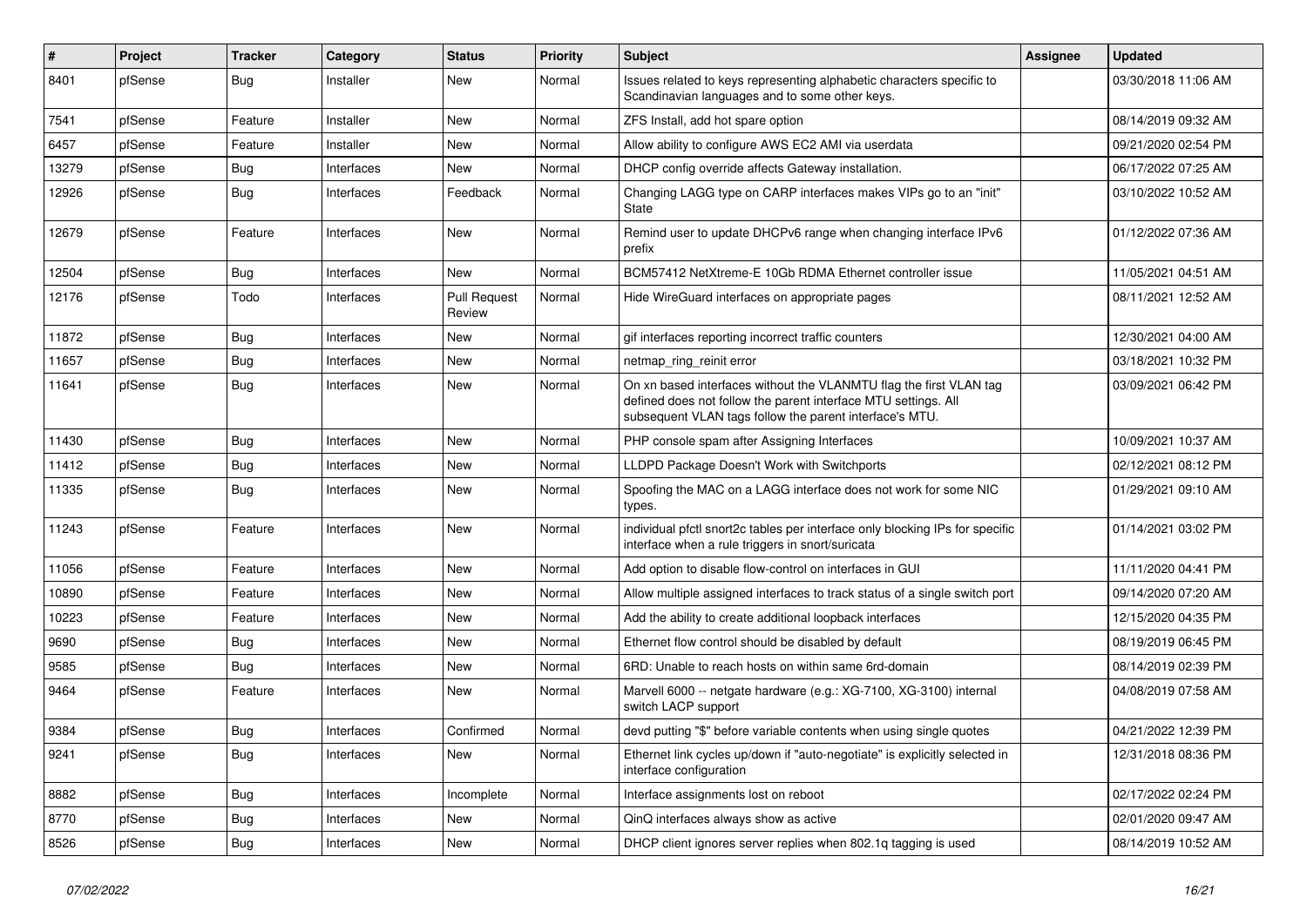| #     | Project             | Tracker    | Category     | <b>Status</b> | <b>Priority</b> | Subject                                                                                                     | Assignee | <b>Updated</b>      |
|-------|---------------------|------------|--------------|---------------|-----------------|-------------------------------------------------------------------------------------------------------------|----------|---------------------|
| 8520  | pfSense             | Feature    | Interfaces   | New           | Normal          | Option to auto-renew DHCP on interface with an offline gateway or<br>marked as down                         |          | 07/20/2021 11:00 AM |
| 8435  | pfSense             | Bug        | Interfaces   | New           | Normal          | DHCPv6 unusable in certain circumstances (US AT&T Fiber, etc.)                                              |          | 08/14/2019 10:52 AM |
| 8173  | pfSense             | Feature    | Interfaces   | New           | Normal          | dhcp6c - RAW Options                                                                                        |          | 05/29/2022 05:34 PM |
| 8113  | pfSense             | Bug        | Interfaces   | New           | Normal          | MTU setting on bridge, openvpn clients ignored                                                              |          | 12/31/2021 05:55 PM |
| 7626  | pfSense             | Feature    | Interfaces   | New           | Normal          | Add IPoE support for WAN                                                                                    |          | 01/01/2022 12:31 AM |
| 7430  | pfSense             | <b>Bug</b> | Interfaces   | New           | Normal          | pfsense-utils.inc - where_is_ipaddr_configured() should account for<br>loopback interface                   |          | 08/13/2019 03:48 PM |
| 7040  | pfSense             | Bug        | Interfaces   | New           | Normal          | Issue when disabling an interface                                                                           |          | 12/26/2016 02:56 AM |
| 6977  | pfSense             | <b>Bug</b> | Interfaces   | New           | Normal          | VLAN traffic is erroneously counted as underlying iface (untagged)<br>traffic                               |          | 08/13/2019 02:56 PM |
| 6845  | pfSense             | Feature    | Interfaces   | New           | Normal          | DHCP / DHCPv6 WAN client status page                                                                        |          | 08/19/2019 12:37 PM |
| 6823  | pfSense             | Bug        | Interfaces   | New           | Normal          | No connectivity after changing link state to UP                                                             |          | 04/21/2022 12:39 PM |
| 6796  | pfSense             | Feature    | Interfaces   | New           | Normal          | Allow hostnames as GRE and GIF endpoints                                                                    |          | 08/13/2019 02:35 PM |
| 6605  | pfSense             | Bug        | Interfaces   | Confirmed     | Normal          | rc.linkup logic issues with actions taken                                                                   |          | 07/12/2016 07:46 PM |
| 6289  | pfSense             | Bug        | Interfaces   | New           | Normal          | IPv6 address not given to track6 interfaces on create                                                       |          | 12/30/2021 04:17 AM |
| 6038  | pfSense             | Feature    | Interfaces   | New           | Normal          | Add ability to configure which interface is chosen for defining hostname<br>IP in /etc/hosts                |          | 07/07/2017 09:56 AM |
| 5887  | pfSense             | Bug        | Interfaces   | Confirmed     | Normal          | hardware_offloading_applyflags sets/unsets most values when already<br>set correctly                        |          | 07/06/2016 03:31 PM |
| 5474  | pfSense             | Feature    | Interfaces   | <b>New</b>    | Normal          | Add 802.1x configuration to wired interfaces.                                                               |          | 03/16/2016 04:32 PM |
| 4428  | pfSense             | Bug        | Interfaces   | Confirmed     | Normal          | Setting media option on em(4) leads to infinite link cycling                                                |          | 07/06/2016 12:45 AM |
| 1337  | pfSense             | Feature    | Interfaces   | Assigned      | Normal          | VLANs with different MAC address than parent interface                                                      |          | 04/21/2022 12:39 PM |
| 13246 | pfSense<br>Packages | Feature    | iperf        | New           | Normal          | iperf3 service controls do not work                                                                         |          | 06/05/2022 06:51 PM |
| 13264 | pfSense             | Feature    | <b>IPsec</b> | New           | Normal          | IPSec Phase2 select multiple PFS key groups                                                                 |          | 06/10/2022 04:29 PM |
| 12787 | pfSense Docs        | Todo       | IPsec        | New           | Normal          | Feedback on pfSense Configuration Recipes - Routing Internet Traffic<br>Through a Site-to-Site IPsec Tunnel |          | 02/11/2022 11:28 PM |
| 12705 | pfSense             | <b>Bug</b> | <b>IPsec</b> | Incomplete    | Normal          | ECDSA certificate does not work for IPSec VPN phase 1                                                       |          | 01/24/2022 03:22 PM |
| 12473 | pfSense             | Feature    | <b>IPsec</b> | New           | Normal          | Allow user adjustment of IPsec Keep Alive periodic checks                                                   |          | 12/22/2021 05:59 AM |
| 11622 | pfSense Docs        | Todo       | <b>IPsec</b> | New           | Normal          | Update pfSense VPC VPN Configuration Wizard docs                                                            |          | 03/04/2021 09:36 AM |
| 10493 | pfSense             | <b>Bug</b> | <b>IPsec</b> | New           | Normal          | filter get vpns list() issues                                                                               |          | 05/06/2020 01:07 AM |
| 9857  | pfSense             | Feature    | <b>IPsec</b> | New           | Normal          | IPsec Down/Up SMTP Notifications                                                                            |          | 08/31/2021 08:07 AM |
| 8686  | pfSense             | <b>Bug</b> | <b>IPsec</b> | New           | Normal          | IPsec VTI: Assigned interface firewall rules are never parsed                                               |          | 02/10/2021 12:15 PM |
| 8346  | pfSense             | Feature    | <b>IPsec</b> | New           | Normal          | Let pFSense act as an IPSec XAuth VPN Client                                                                |          | 02/23/2018 07:39 AM |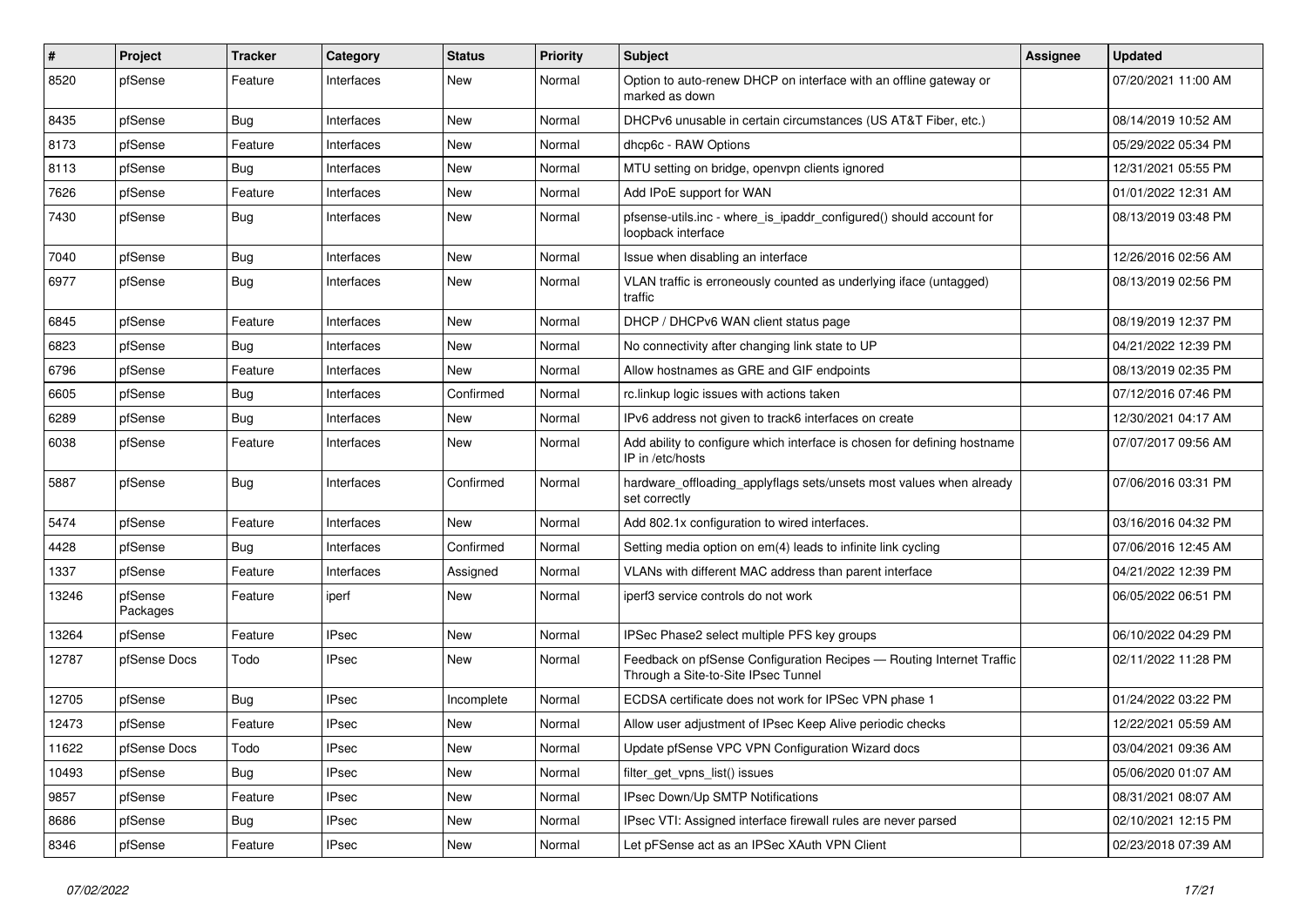| #     | Project | <b>Tracker</b> | Category                                        | <b>Status</b> | <b>Priority</b> | <b>Subject</b>                                                                                        | Assignee | <b>Updated</b>      |
|-------|---------|----------------|-------------------------------------------------|---------------|-----------------|-------------------------------------------------------------------------------------------------------|----------|---------------------|
| 8168  | pfSense | Feature        | <b>IPsec</b>                                    | New           | Normal          | strongswan dhcp option                                                                                |          | 12/19/2017 04:14 AM |
| 8073  | pfSense | Bug            | <b>IPsec</b>                                    | New           | Normal          | Traffic inexplicably not going through IPSEC despite (in theory)<br>matching SPs                      |          | 11/09/2017 02:51 AM |
| 8036  | pfSense | Feature        | <b>IPsec</b>                                    | New           | Normal          | Want to run multiple Mobile Client IKEv2 server instances                                             |          | 08/14/2019 09:31 AM |
| 7773  | pfSense | Feature        | <b>IPsec</b>                                    | <b>New</b>    | Normal          | IPSec using IKEv2 with split DNS not using provided domain names                                      |          | 08/15/2017 05:25 PM |
| 7738  | pfSense | Feature        | <b>IPsec</b>                                    | New           | Normal          | Highlight which IPSec (or other VPN) crypto modes are<br>hardware-accelerated in the UI               |          | 08/13/2019 03:46 PM |
| 7420  | pfSense | Bug            | <b>IPsec</b>                                    | New           | Normal          | ipsec status freezing                                                                                 |          | 02/13/2020 09:09 AM |
| 6668  | pfSense | Bug            | <b>IPsec</b>                                    | Feedback      | Normal          | IPSec tunnel + L2TP/IPSec VPN - wrong PSK chosen by pfSense                                           |          | 09/21/2019 02:07 AM |
| 6517  | pfSense | <b>Bug</b>     | <b>IPsec</b>                                    | Confirmed     | Normal          | Adding mobile IPsec phase 2 entries requires restart of strongswan                                    |          | 06/21/2016 11:04 PM |
| 6481  | pfSense | <b>Bug</b>     | <b>IPsec</b>                                    | New           | Normal          | loading EAP RADIUS method failed                                                                      |          | 03/24/2020 04:25 PM |
| 6370  | pfSense | <b>Bug</b>     | <b>IPsec</b>                                    | Confirmed     | Normal          | IPSEC bound to WAN gateway group and Dynamic DNS doesn't to fail<br>back tunnel to WAN on DDNS update |          | 08/31/2021 07:38 AM |
| 6213  | pfSense | Feature        | <b>IPsec</b>                                    | New           | Normal          | IPSEC: IPV4/IPV6 dual-interface-stack support for Mobile IKE                                          |          | 04/20/2016 07:48 AM |
| 5629  | pfSense | Bug            | <b>IPsec</b>                                    | New           | Normal          | Allow for IPsec configuration using certs without a CA                                                |          | 12/31/2021 05:21 PM |
| 5331  | pfSense | Feature        | <b>IPsec</b>                                    | New           | Normal          | IPSec table for tuning strongswan.conf                                                                |          | 05/05/2021 12:10 AM |
| 4989  | pfSense | Feature        | <b>IPsec</b>                                    | New           | Normal          | Allow all valid strongswan remote gateway options in gui                                              |          | 08/20/2015 02:57 PM |
| 4688  | pfSense | Feature        | <b>IPsec</b>                                    | New           | Normal          | Missing TFC Traffic Flow Confidentiality support                                                      |          | 11/15/2021 12:27 PM |
| 4591  | pfSense | Feature        | <b>IPsec</b>                                    | New           | Normal          | IPSec Failover Support for IP Addresses instead of Dynamic DNS /<br>Failover Group                    |          | 09/04/2020 12:17 AM |
| 3312  | pfSense | Bug            | <b>IPsec</b>                                    | New           | Normal          | Gateway on IPsec rules is not functional in pf                                                        |          | 01/28/2020 10:09 PM |
| 946   | pfSense | Feature        | <b>IPsec</b>                                    | New           | Normal          | Allow aliases to be used to define IPsec phase 2 networks                                             |          | 04/21/2022 12:39 PM |
| 12938 | pfSense | Bug            | <b>IPv6 Router</b><br>Advertisements<br>(RADVD) | New           | Normal          | MaxRtrAdvInterval would allow stale DNS servers to be deleted faster                                  |          | 03/12/2022 09:37 AM |
| 8262  | pfSense | Feature        | <b>IPv6 Router</b><br>Advertisements<br>(RADVD) | <b>New</b>    | Normal          | Make each prefix flags configurable separately.                                                       |          | 01/16/2018 12:35 PM |
| 7737  | pfSense | Bug            | IPv6 Router<br>Advertisements<br>(RADVD)        | New           | Normal          | radvd error message                                                                                   |          | 08/13/2019 09:41 AM |
| 7303  | pfSense | <b>Bug</b>     | <b>IPv6 Router</b><br>Advertisements<br>(RADVD) | <b>New</b>    | Normal          | ipv6 connectivity lost on pfSense reboot                                                              |          | 08/20/2019 12:23 PM |
| 6816  | pfSense | Feature        | <b>IPv6 Router</b><br>Advertisements<br>(RADVD) | New           | Normal          | Status and/or Diagnostics page for radvd                                                              |          | 08/13/2019 02:35 PM |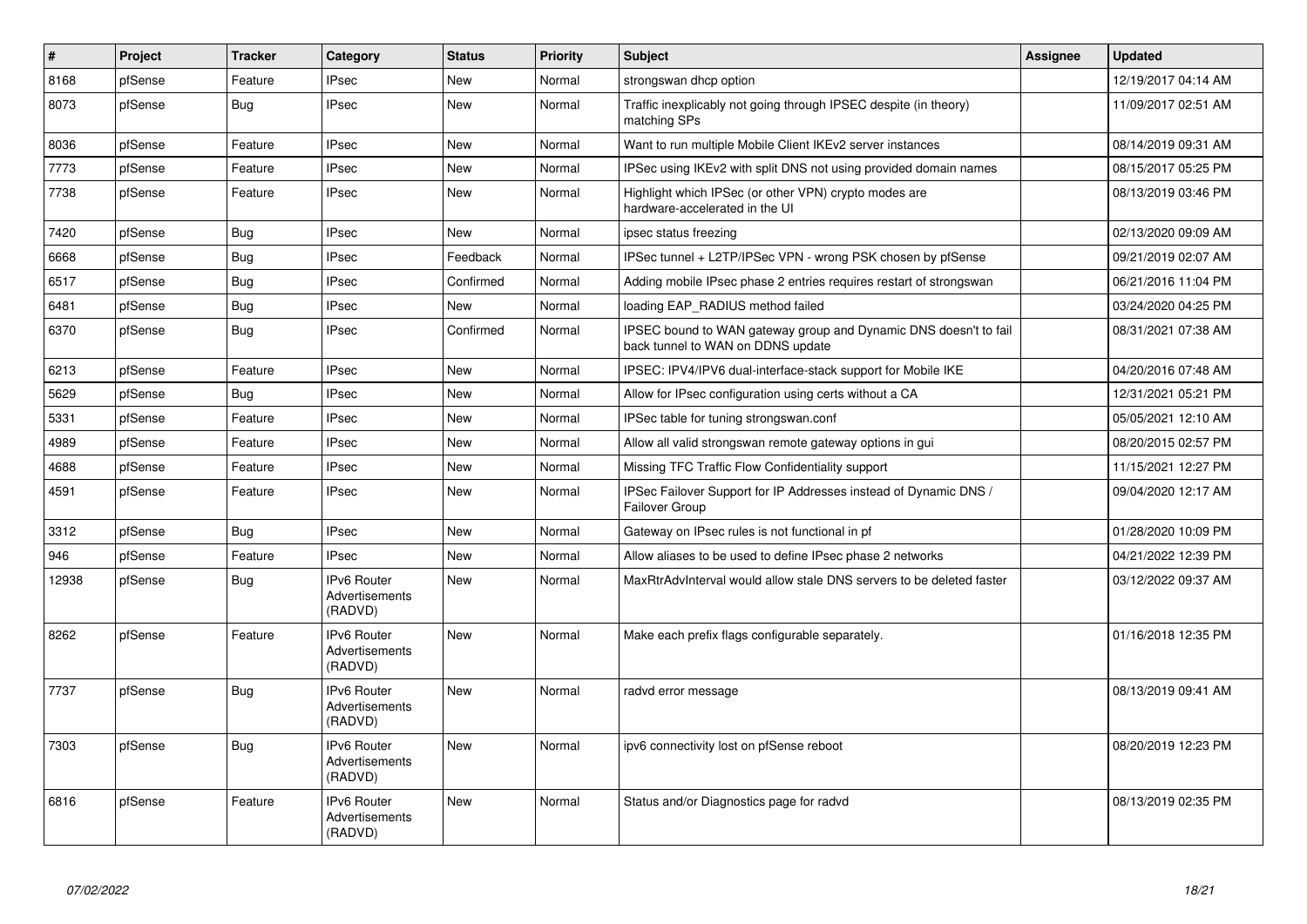| $\vert$ # | Project             | <b>Tracker</b> | Category                                               | <b>Status</b>                 | <b>Priority</b> | <b>Subject</b>                                                                                 | Assignee | <b>Updated</b>      |
|-----------|---------------------|----------------|--------------------------------------------------------|-------------------------------|-----------------|------------------------------------------------------------------------------------------------|----------|---------------------|
| 6541      | pfSense             | Bug            | <b>IPv6 Router</b><br><b>Advertisements</b><br>(RADVD) | New                           | Normal          | IPv6 RAs always include on-link prefix; clients may not use DHCPv6<br>managed addresses        |          | 08/13/2019 03:23 PM |
| 4470      | pfSense             | Feature        | <b>IPv6 Router</b><br>Advertisements<br>(RADVD)        | <b>New</b>                    | Normal          | RA page in GUI                                                                                 |          | 08/20/2019 12:20 PM |
| 3718      | pfSense             | Feature        | IPv6 Router<br>Advertisements<br>(RADVD)               | New                           | Normal          | radvd - enhancement proposal: ability to advertise routes and some<br>fixes - patches attached |          | 03/22/2020 02:59 PM |
| 11761     | pfSense             | Bug            | L <sub>2</sub> TP                                      | New                           | Normal          | L2TP/IPsec VPN : PPP LCP negotiation occurs before user<br>authentication                      |          | 03/31/2021 04:52 AM |
| 7563      | pfSense             | Feature        | L <sub>2</sub> TP                                      | New                           | Normal          | 12tp Suggestion: consider allowing IP/Subnet for the user.                                     |          | 08/21/2019 10:52 AM |
| 6321      | pfSense             | Bug            | L <sub>2</sub> TP                                      | New                           | Normal          | Problem with connecting I2tp over ipsec from android and windows                               |          | 11/13/2020 11:01 AM |
| 1667      | pfSense             | Bug            | L <sub>2</sub> TP                                      | New                           | Normal          | L2TP server does not respond properly from a CARP VIP                                          |          | 12/11/2021 07:43 PM |
| 3962      | pfSense<br>Packages | Bug            | ladvd                                                  | Confirmed                     | Normal          | LADVD interface handling issues with lagg and bridge                                           |          | 12/05/2016 01:59 PM |
| 9453      | pfSense             | Bug            | <b>LAGG Interfaces</b>                                 | New                           | Normal          | VLAN Interfaces on LAGG get orphaned at boot                                                   |          | 08/21/2019 11:16 AM |
| 8335      | pfSense             | Bug            | LAGG Interfaces                                        | New                           | Normal          | System hang with LACP downlink to UniFi switch                                                 |          | 08/21/2019 11:18 AM |
| 4499      | pfSense             | Feature        | <b>LAGG Interfaces</b>                                 | New                           | Normal          | pfSense LAGG interfaces; unable to set speed and duplex for member<br>interfaces.              |          | 08/21/2019 11:16 AM |
| 2504      | pfSense             | Feature        | <b>LAGG Interfaces</b>                                 | New                           | Normal          | lagg enhancements                                                                              |          | 01/08/2021 12:17 PM |
| 336       | pfSense             | Feature        | <b>LAGG Interfaces</b>                                 | New                           | Normal          | Option to create lagg under assign interfaces                                                  |          | 08/21/2019 11:16 AM |
| 10462     | pfSense<br>Packages | Feature        | <b>LCDProc</b>                                         | <b>Pull Request</b><br>Review | Normal          | CPU Temp Screen                                                                                |          | 11/29/2021 08:28 AM |
| 10502     | pfSense<br>Packages | Bug            | lldpd                                                  | In Progress                   | Normal          | LLDP spamming errors on Netgate XG-7100                                                        |          | 04/21/2022 12:39 PM |
| 12747     | pfSense             | <b>Bug</b>     | Logging                                                | New                           | Normal          | System log is filled by sshguard                                                               |          | 06/30/2022 05:21 AM |
| 12625     | pfSense             | Feature        | Logging                                                | New                           | Normal          | Granular logging options for default firewall rules.                                           |          | 12/21/2021 06:39 PM |
| 12464     | pfSense             | Bug            | Logging                                                | <b>Pull Request</b><br>Review | Normal          | Syslog Auth messages are sent as Emergency Level                                               |          | 06/28/2022 12:01 PM |
| 12056     | pfSense             | <b>Bug</b>     | Logging                                                | New                           | Normal          | Filterlog says "Unknown Option %u"                                                             |          | 06/18/2021 05:51 AM |
| 11666     | pfSense             | Bug            | Logging                                                | New                           | Normal          | GUI Firewall log search not parsing filter.log beyond hard coded limit                         |          | 03/12/2021 11:38 AM |
| 11324     | pfSense             | Feature        | Logging                                                | New                           | Normal          | Separate syslog "Remote log servers" Parameters                                                |          | 01/27/2021 10:47 AM |
| 10581     | pfSense             | Feature        | Logging                                                | New                           | Normal          | Provide ability to disable nginx access logging to remote syslog server                        |          | 05/21/2020 08:36 PM |
| 9060      | pfSense             | Feature        | Logging                                                | New                           | Normal          | add rule name filtering field for firewall log viewer                                          |          | 08/14/2019 12:38 PM |
| 9038      | pfSense             | Feature        | Logging                                                | New                           | Normal          | Live view of any log file                                                                      |          | 08/19/2019 02:55 PM |
| 8372      | pfSense             | Feature        | Logging                                                | New                           | Normal          | add gui setting to adjust refresh rate for dynamic firewall logs                               |          | 08/14/2019 10:31 AM |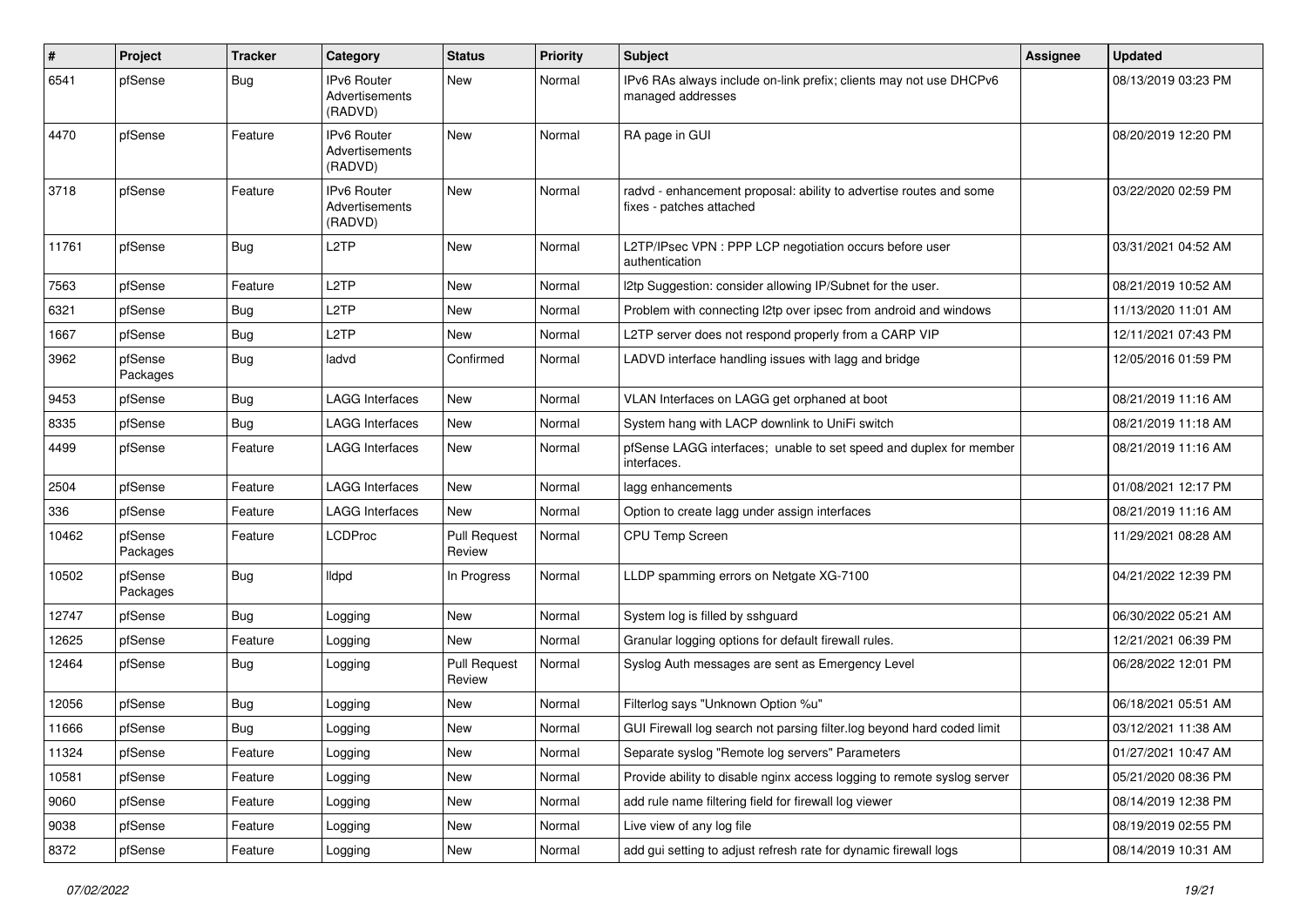| ∦     | Project             | Tracker    | Category               | <b>Status</b> | <b>Priority</b> | Subject                                                                                                   | <b>Assignee</b> | <b>Updated</b>      |
|-------|---------------------|------------|------------------------|---------------|-----------------|-----------------------------------------------------------------------------------------------------------|-----------------|---------------------|
| 7800  | pfSense             | Feature    | Logging                | New           | Normal          | Add option for state logging                                                                              |                 | 08/13/2019 03:51 PM |
| 7476  | pfSense             | Bug        | Logging                | New           | Normal          | Dirty buffer used to build log messages?                                                                  |                 | 04/17/2017 09:51 PM |
| 1940  | pfSense             | Todo       | Logging                | New           | Normal          | Integrate rSyslogd                                                                                        |                 | 07/06/2018 02:11 PM |
| 13044 | pfSense<br>Packages | Feature    | Mail report            | New           | Normal          | Customized reporting                                                                                      |                 | 04/11/2022 09:22 AM |
| 11567 | pfSense<br>Packages | Feature    | Mail report            | New           | Normal          | Email report add a note filed request                                                                     |                 | 02/27/2021 03:44 PM |
| 11772 | pfSense Plus        | Feature    | Multi-WAN              | New           | Normal          | Layer 2 Tunnel Bonding Capability                                                                         |                 | 06/05/2021 03:27 PM |
| 7964  | pfSense             | Bug        | Multi-WAN              | New           | Normal          | Restart openvpn on gateway switching                                                                      |                 | 08/19/2019 12:35 PM |
| 3115  | pfSense             | Feature    | Multi-WAN              | New           | Normal          | Traffic shaping for multi WAN                                                                             |                 | 12/07/2015 02:20 PM |
| 1388  | pfSense             | Feature    | Multi-WAN              | New           | Normal          | 3G outbound failover connection with auto dial-up and hang-up                                             |                 | 08/21/2019 11:27 AM |
| 855   | pfSense             | Feature    | Multi-WAN              | New           | Normal          | Ability to selectively kill states on gateways recovery                                                   |                 | 03/11/2022 08:30 AM |
| 228   | pfSense             | Feature    | Multi-WAN              | New           | Normal          | Multi-WAN support with same gateway on multiple WANs                                                      |                 | 04/11/2015 01:10 AM |
| 12400 | pfSense Docs        | Correction | <b>NAT</b>             | New           | Normal          | NAT 1:1 documentation - multi-wan information                                                             |                 | 03/13/2022 12:53 PM |
| 9179  | pfSense             | <b>Bug</b> | <b>NAT Reflection</b>  | New           | Normal          | NAT reflection fix implemented for #8604 is causing WebUI and<br>XMLRPC to fail on slave                  |                 | 03/27/2020 08:01 PM |
| 8004  | pfSense             | <b>Bug</b> | <b>NAT Reflection</b>  | New           | Normal          | Error notice for a deleted NAT that had a RULE or an existing NAT<br>which is claimed to have no NAT port |                 | 10/24/2017 06:39 PM |
| 12073 | pfSense<br>Packages | Bug        | NET-SNMP               | Feedback      | Normal          | netsnmptrapd.conf syntax is wrong                                                                         |                 | 04/21/2022 12:40 PM |
| 11610 | pfSense<br>Packages | <b>Bug</b> | <b>NET-SNMP</b>        | <b>New</b>    | Normal          | NET-SNMP is not setting the correct permissions on AgentX                                                 |                 | 06/28/2021 07:54 AM |
| 10990 | pfSense<br>Packages | Bug        | NET-SNMP               | Feedback      | Normal          | net-snmp IPv6 listen address needs to be wrapped in square brackets                                       |                 | 03/19/2021 05:09 AM |
| 12860 | pfSense<br>Packages | Feature    | New Package<br>Request | New           | Normal          | add mmc-utils package to all images                                                                       |                 | 02/24/2022 07:18 AM |
| 12656 | pfSense<br>Packages | Feature    | New Package<br>Request | New           | Normal          | <b>NextDNS</b>                                                                                            |                 | 01/31/2022 01:50 AM |
| 12308 | pfSense<br>Packages | Feature    | New Package<br>Request | New           | Normal          | Dynamicaly Update Firewall Aliases from OpenVPN LDAP Group<br>membership of the connected user            |                 | 08/27/2021 12:51 AM |
| 11890 | pfSense<br>Packages | Feature    | New Package<br>Request | New           | Normal          | Browser-based "clientless" VPN                                                                            |                 | 05/05/2021 07:26 AM |
| 11573 | pfSense<br>Packages | Feature    | New Package<br>Request | New           | Normal          | <b>Custom Commands</b>                                                                                    |                 | 03/16/2021 07:28 PM |
| 11411 | pfSense<br>Packages | Feature    | New Package<br>Request | New           | Normal          | Smokeping as a default latency measurement tool                                                           |                 | 02/12/2021 09:29 PM |
| 11410 | pfSense<br>Packages | Feature    | New Package<br>Request | New           | Normal          | adding bpytop (former Bashtop)                                                                            |                 | 07/26/2021 12:33 PM |